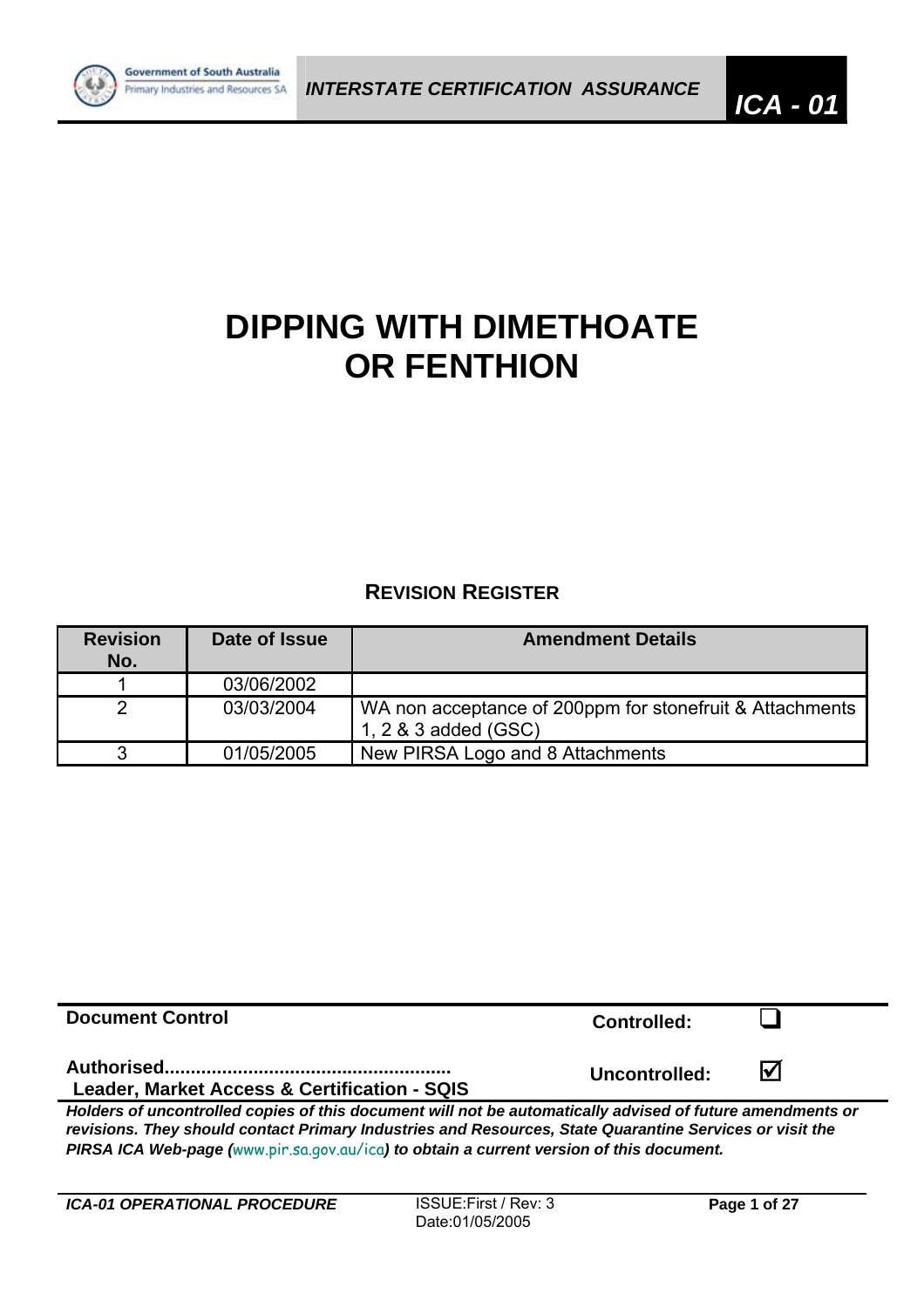

#### **1. PURPOSE**

The purpose of this procedure is to describe -

- (a) The principles of operation, design features and standards required for dipping equipment; and
- (b) The responsibilities and actions of personnel;

that applies to dipping produce with dimethoate or fenthion for fruit fly under an Interstate Certification Assurance (ICA) arrangement.

## **2. SCOPE**

This procedure covers all certification of dipping with dimethoate and fenthion by a Business operating under an Interstate Certification Assurance arrangement in South Australia.

**Dipping with dimethoate** may be used for all host fruits except strawberries and capsicums.

**Dipping with fenthion** may be used for all host fruits with Inedible Peel except Capsicum.

**Dipping in dimethoate or fenthion may not be an accepted Quarantine entry condition for all fruits to all Interstate markets.** 

**Some Interstate markets may require additional quarantine certification as a condition of entry.**

**It is the responsibility of the business consigning the produce to ensure compliance with all applicable quarantine requirements.** 

**The APVMA (Australian Pesticides and Veterinary Medicines Authority) stipulates that Stonefruit be treated at 200ppm (not 400ppm) due to excessive MRL's being detected in stonefruit treated at 400ppm.** 

**Stonefruit may not enter Western Australia under this ICA Procedure.**

**Western Australia does not accept Stonefruit treated at 200ppm and treatment of Stonefruit at 400ppm is illegal.** 

**Information on Interstate quarantine requirements can be obtained from the Certification Assurance Supervisor or South Australian Quarantine Inspection Service by phoning 8269 4500.** 

# **3.0 REFERENCES**

**WI- 02** Guidelines for Completion of Plant Health Interstate Assurance Certificates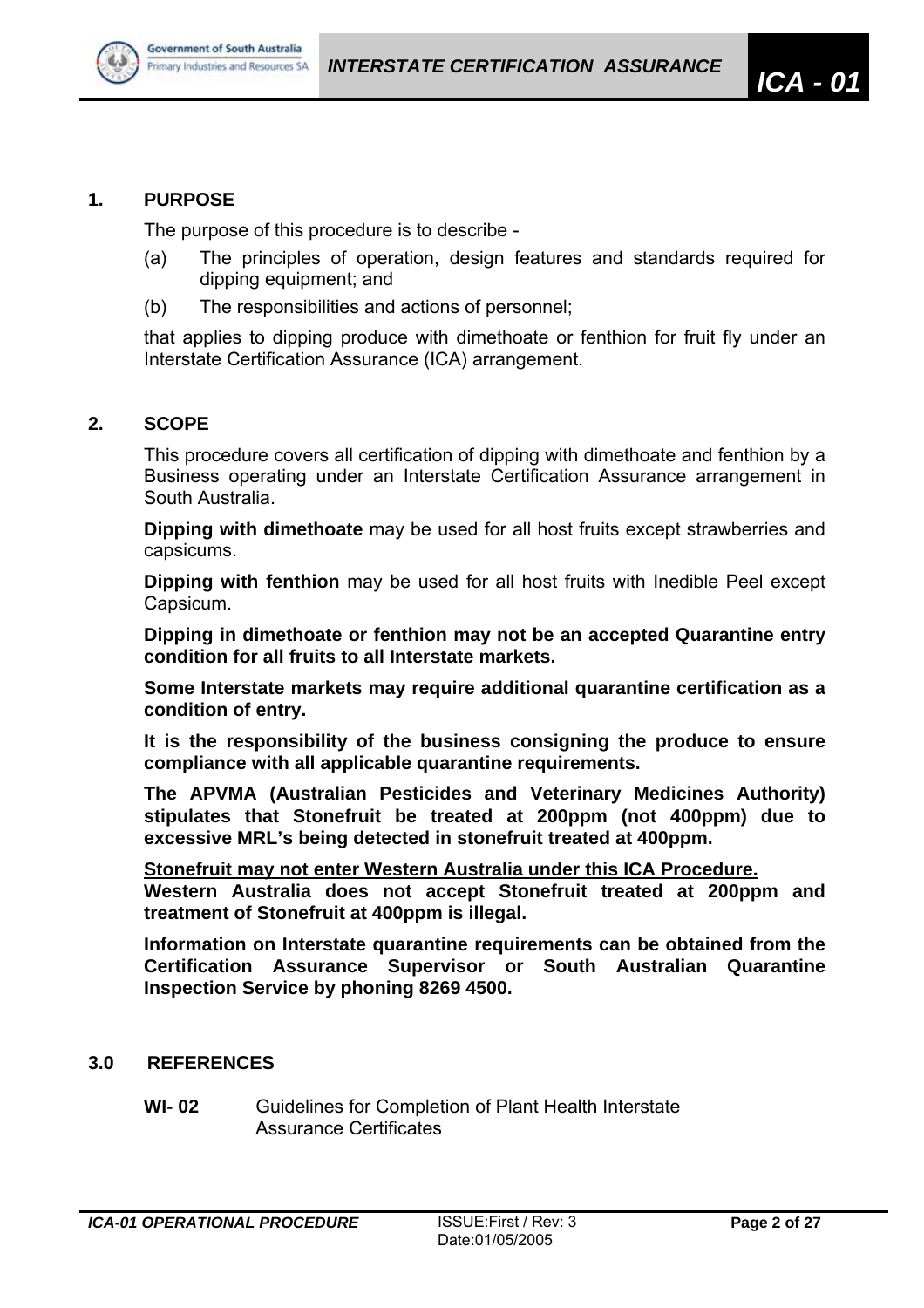

# **4. DEFINITIONS**

**Accredit** means to accredit persons to issue Assurance Certificates to meet interstate plant health requirements.

**Agvet Code** means the Agvet Code of South Australia

**Approved Laboratory** means a laboratory approved by the National Association of Testing Authorities (NATA) or South Australian Department of Primary Industries.

- **Application for** means an Application for Accreditation of a Business.
- **Accreditation** for a Plant Health Interstate Certification Assurance (ICA) arrangement.
- **Assurance Certificate** means a Plant Health Interstate Assurance Certificate.
- **Authorised Signatory** means an officer of an ICA accredited Business whose name and specimen signature is provided as an authorised signatory with the Business's Application for Accreditation.
- **Business** means the legal entity responsible for the operation of the dipping facility and ICA arrangement detailed on the Business's Application for Accreditation.
- **Capsicum** means the large bell-pepper forms of Capsicum annum.
- **Certification Assurance** means a voluntary arrangement between the Primary Industries and Resources SA a Business that demonstrates effective in-house quality management and provides assurance through documented procedures and records that produce meets specified requirements.
- **Certified/certification** means covered by a valid Plant Health Interstate Assurance Certificate.
- **Dipping neans full immersion in a diluted chemical mixture.**
- **Facility** means the location of the dipping operation covered by the Interstate Certification Assurance arrangement.
- **Fruit Fly Example 20** means Queensland and Mediterranean Fruit Fly.
- **ICA means Interstate Certification Assurance**
- **Inspector EXECUTE:** means an inspector appointed under the Fruit and Plant Protection Act, 1992.
- **Interstate means a system of Certification Assurance developed Certification to meet the requirements of State and Territory Assurance** governments for the certification of produce for Interstate quarantine purposes.
- **Mediterranean fruit** means all stages of the species of Ceratitis capitata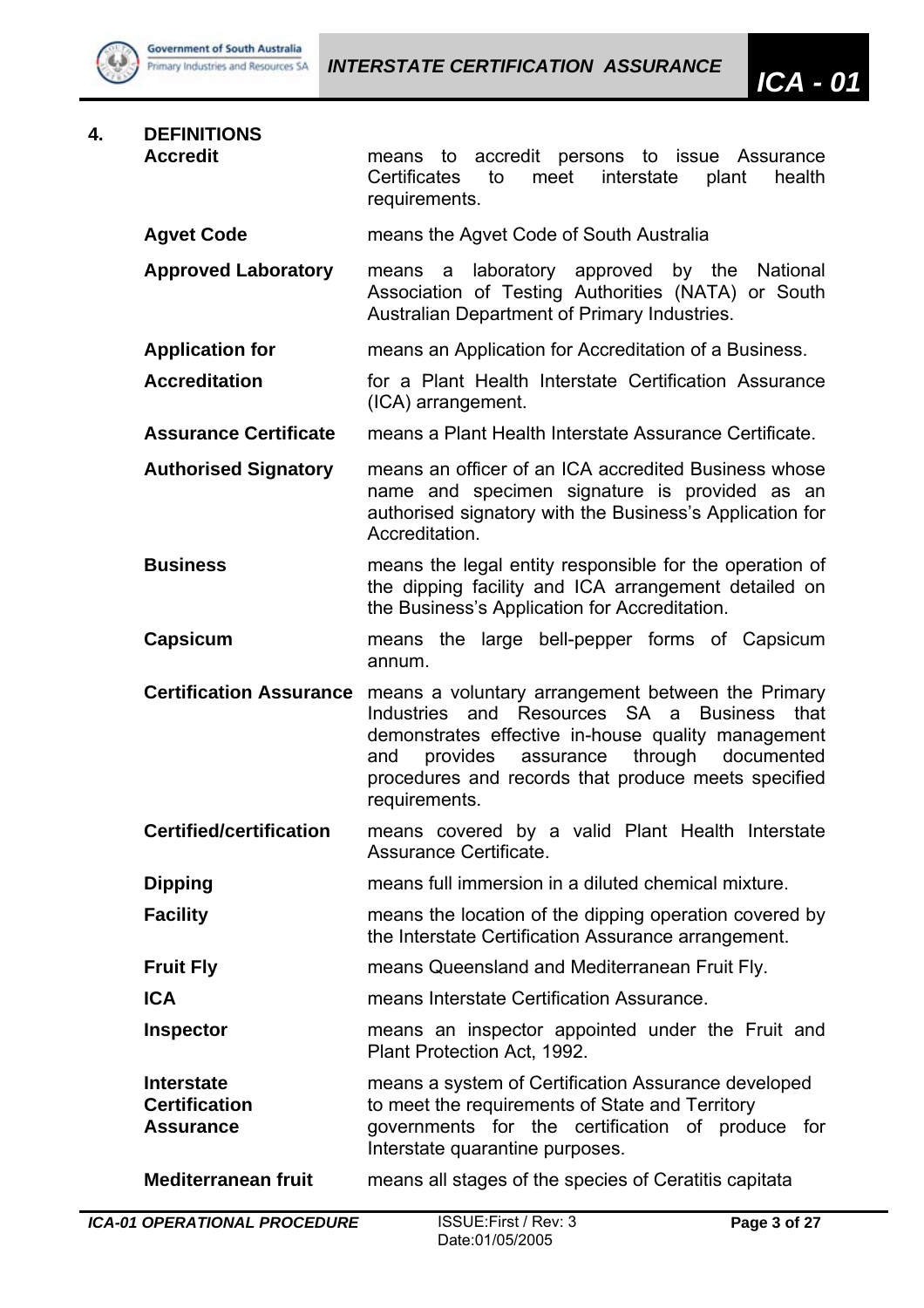| <b>APVMA</b>                | means the Australian Pesticide and Veterinary<br>Medicine Authority (previously the NRA (National<br>Registration Authority for Agricultural and Veterinary<br>Chemicals)). |  |  |  |  |  |
|-----------------------------|-----------------------------------------------------------------------------------------------------------------------------------------------------------------------------|--|--|--|--|--|
| <b>Queensland fruit fly</b> | means all stages of the species Bactrocera tryoni and<br>related species B. aquilonis and B. neohumeralis.                                                                  |  |  |  |  |  |
| <b>Suspension Area</b>      | means the area within a Fruit Fly Pest Quarantine Area<br>in which area freedom from fruit fly has been<br>suspended.                                                       |  |  |  |  |  |

#### **5. RESPONSIBILITY**

**Government of South Australia** Primary Industries and Resources SA

These position titles have been used to reflect the responsibilities of staff under the ICA arrangement. These positions may not be present in all Businesses, or different titles may be used for staff who carry out these responsibilities. In some Businesses one person may carry out the responsibilities of more than one position.

The **Certification Controller** is responsible for-

- representing the Business during audits and other matters relevant to ICA accreditation;
- ensuring the Business has current accreditation for an ICA arrangement under this Operational Procedure;
- training staff in their duties and responsibilities under this Operational Procedure;
- ensuring the Business and its staff comply with their responsibilities and duties under this Operational Procedure;
- ensuring that all dimethoate or fenthion dipping certified under the Business's ICA arrangement is carried out in accordance with this Operational Procedure.

The **Treatment Operator** is responsible for –

- preparing and maintaining dip mixtures and top-up mixtures (refer 7.2);
- maintaining dip preparation, top-up and treatment records (refer 7.2.7);
- maintaining dip concentration testing analysis records (refer 7.6.4);
- where applicable, calibrating mechanical fruit feeding equipment and maintaining calibration test records (refer 7.8.1);
- maintaining dipping equipment (refer 7.9)

The **Authorised Dispatcher** is responsible for –

- ensuring all packages covered by an Assurance Certificate issued by the Business under this Operational Procedure are identified (refer 7.11.1);
- Maintaining copies of all Assurance Certificates issued by the business under the ICA arrangement (refer7.12).

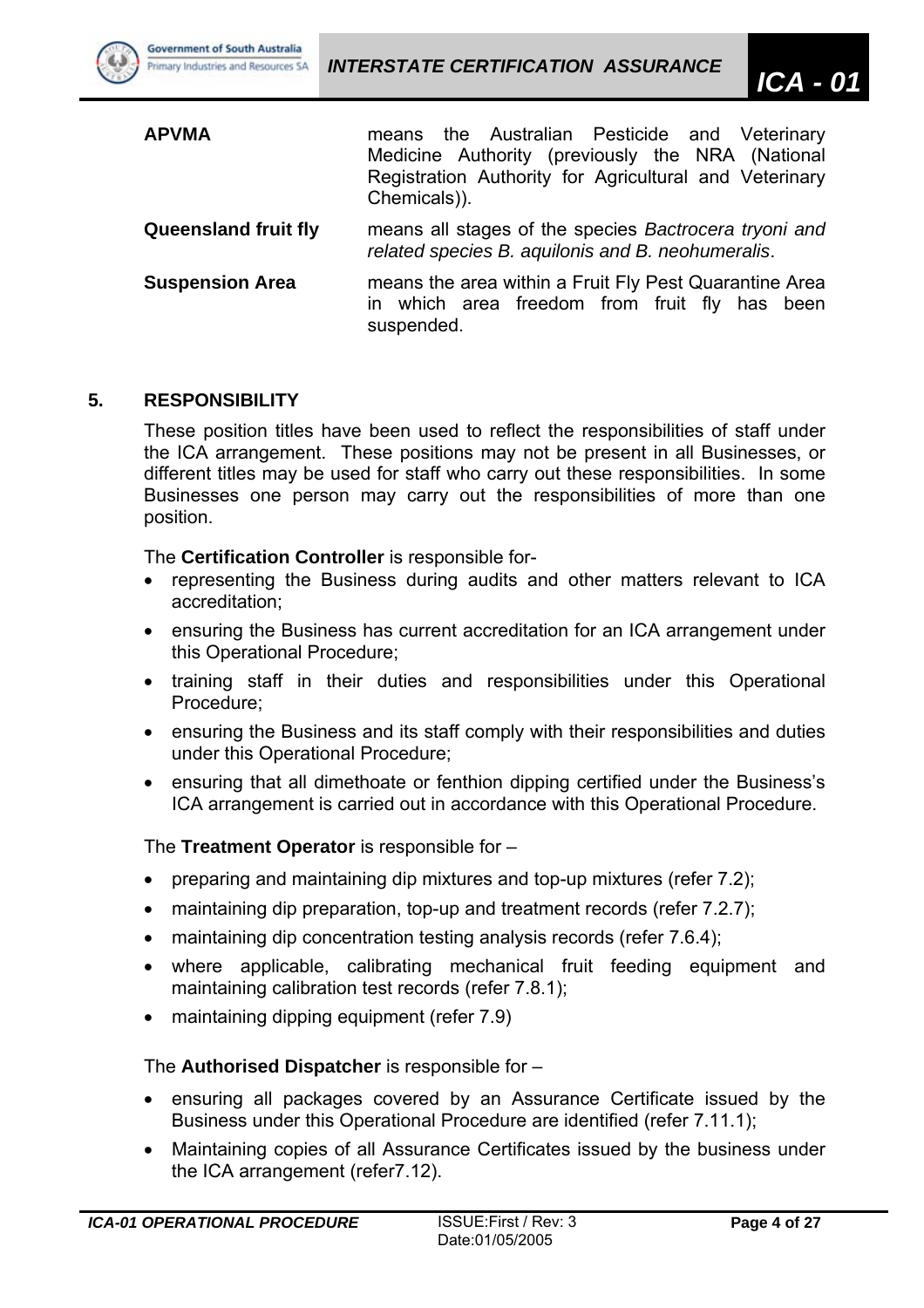

#### **Authorised Signatories** are responsible for –

• Ensuring prior to signing and issuing an Assurance certificate, that produce covered by the certificate has been prepared in accordance with the Business's ICA arrangement, and the details on the certificate are true and correct in every particular (refer 7.11.2).

#### **6. REQUIREMENT**

#### **6.1 Dimethoate**

Full immersion of the fruit in a mixture containing 400mg/L\* dimethoate for a period of not less than 60 seconds.

Dipping must be the last treatment before packing, except that a non-recovery gloss coating ("wax") may be applied to citrus not less than 60 seconds after treatment.

Citrus fruit may be washed, treated with a fungicide and/or a gloss coating applied a minimum of 24 hours after dipping.

#### **6.2 Fenthion**

Full immersion of the fruit in a mixture containing 412.5 mg/L fenthion for a period of not less than 60 seconds.

Dipping must be the last treatment before packing.

| The Department of Primary Industries and Resources and          |
|-----------------------------------------------------------------|
| interstate quarantine authorities maintain the right to inspect |
| certified produce at any time and to refuse to accept a         |
| certificate where produce is found not to conform to            |
| specified requirements.                                         |
|                                                                 |
| Some produce may be damaged by chemical treatments.             |
| Businesses applying chemical treatments should be checked       |

**with experienced persons such as Departmental Officers for any available information. Testing of small quantities is recommended.** 

**The Business must use products registered under the Agvet Code in accordance with the instructions included on the product's approved label or an applicable NRA permit, and follow any first aid, safety, protection, storage and disposal directions on the product label or permit. Treatment facilities must comply with the requirements of the local government, environmental and workplace health and safety authorities.** 

**Following the required treatments in this procedure does not absolve the business from the responsibility of ensuring that treated produce does not contain a pesticide residue above the Maximum Residue Level (MRL).**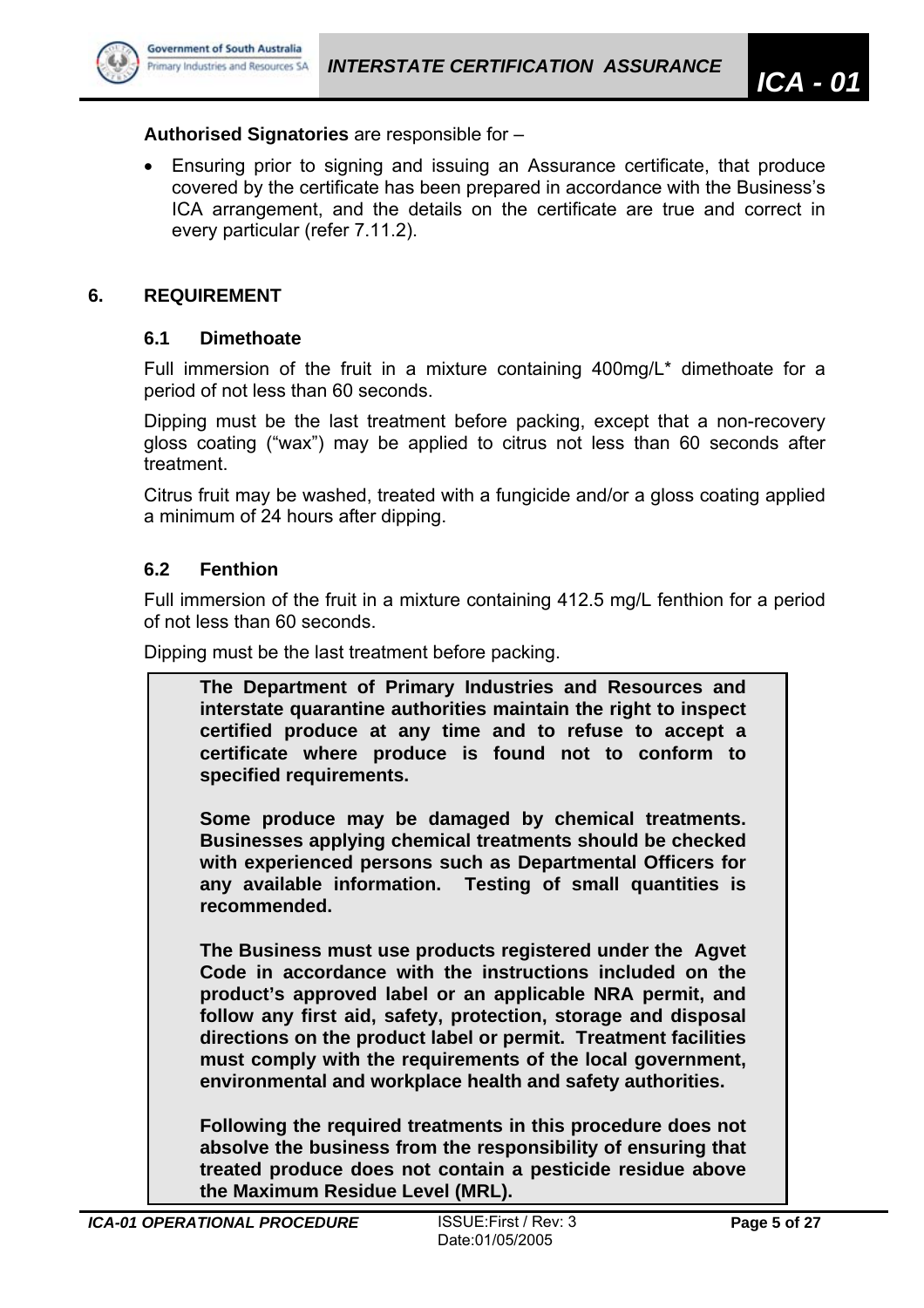

## **7.1. Accreditation**

## **7.1.1 Application for Accreditation**

A business seeking accreditation for an ICA arrangement under this Operational Procedure shall make application for accreditation (refer Attachment 1) at least 10 working days prior to the intended date of commencement of certification of produce.

## **7.1.2 Audit Process**

#### **Initial Audit**

Prior to accrediting a Business, an Inspector carries out an initial audit of the Business to verify the ICA system is implemented and capable of operating in accordance with the requirements of the Operational Procedure, and the system is effective in ensuring compliance with the specified requirements of the ICA arrangement.

On completion of a successful initial audit, applicants will be granted provisional accreditation and posted a Certificate of Accreditation (refer 7.1.3 Certificate of Accreditation).

## **Compliance Audits**

Compliance audits are conducted to verify that the ICA system continues to operate in accordance with the requirements of the Operational Procedure.

A compliance audit is conducted within four weeks of the initial audit and accreditation of the Business.

On completion of a successful compliance audit, annual accreditation is granted to cover the current season, up to a maximum of twelve months from the date of provisional accreditation, and an new Certificate of Accreditation is issued (refer 7.1.3 Certificate of Accreditation).

Ongoing compliance audits are conducted at least once every six months for a Business that operates for more than six months of each year.

Random audits are conducted on a selected number of accredited Businesses each year. Random audits may take the form of a full compliance audit, or audits of limited scope to sample treatment mixtures, certified produce, ICA system records or ICA system documentation.

Unscheduled compliance audits may be conducted at any time to investigate reported or suspected nonconformances.

#### **Re-Accreditation**

Accredited Businesses are required to re-apply for accreditation each year the business seeks to operate under the ICA arrangement. Businesses seeking reaccreditation must lodge a renewal application prior to accreditation lapsing, or if accreditation has lapsed, prior to being accredited to certify produce under the ICA arrangement.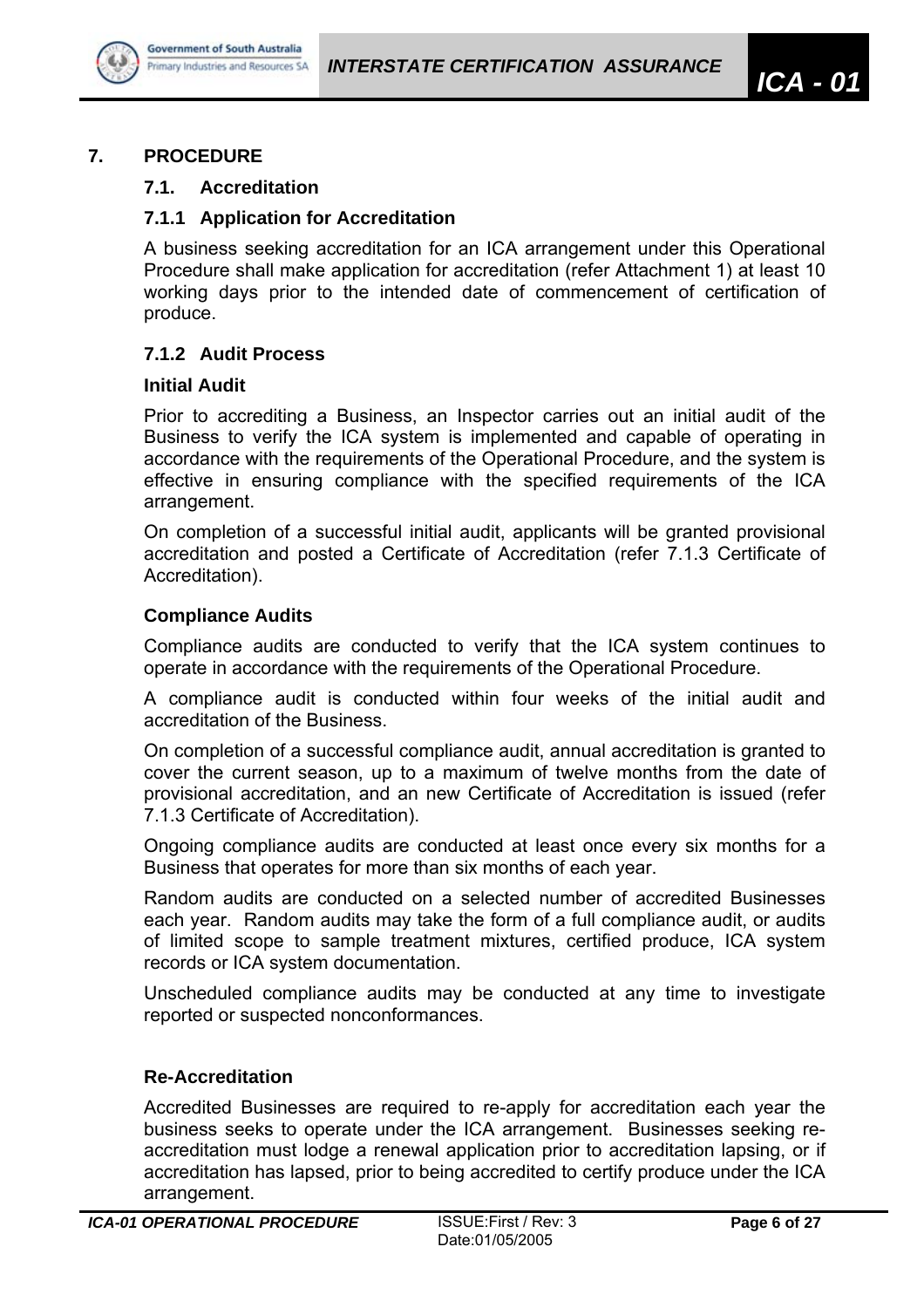



A compliance audit is conducted within four weeks of the Business applying for reaccreditation each year.

#### **7.1.3 Certificate of Accreditation**

An accredited Business will receive a Certificate of Accreditation for an Interstate Certification Assurance Arrangement detailing the facility location, Operational Procedure, scope (type of produce and chemical covered) and period of accreditation.

The Business must maintain a current Certificate of Accreditation and make this available on request by an Inspector.

**A Business may not commence or continue certification of produce under the ICA arrangement unless it is in possession of a valid and current Certificate of Accreditation for the procedure, produce type and chemical covered by the Interstate Assurance Certificate.** 

#### **7.2 Dip Preparation**

The treatment Operator shall prepare a fresh dip mixture at a minimum of every 48 hours or more frequently as required.

Unused dip mixture may be held overnight for use the next day, however the mixture must be thoroughly mixed for at least two minutes prior to further use.

Periods longer than 48 hours may be considered where a Business can demonstrate by analysis of the chemical mixture (refer 7.6 Dip Concentration Testing) the ability to control and maintain concentration for a specified longer period.

#### **7.2.1 Volume of the Dip Tank**

Permanent volume indicator marks shall be made on the inside of the dip tank, or on a sight tube or sight panel on the outside of the tank, or by some other device which clearly and accurately indicates the **maximum mixture level** and any **incremental volumes** used.

Volume indicator marks shall include the volume in litres required to fill the tank to that level.

#### **7.2.2 Calculating the Quantity of Concentrate to Add to the Dip Mixture**

#### **Dimethoate**

Using the calibrated volume of the dip tank, calculate 1 mL (0.5 ml for stonefruit) of a concentrate containing 400g/L dimethoate for every litre of mixture in the dip tank.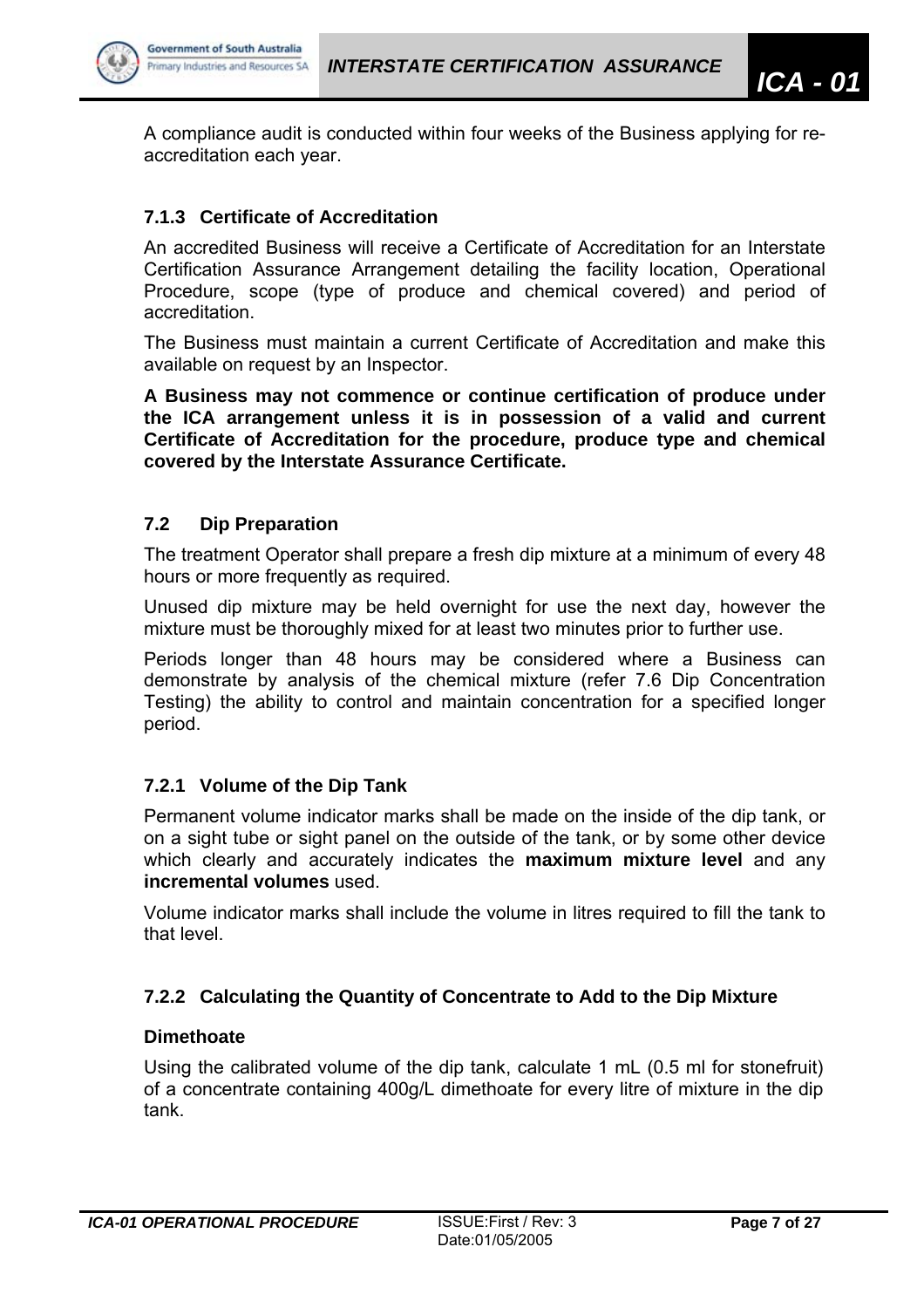

# **Fenthion**

Using the calibrated volume of the dip tank, calculate 0.75 mL of a concentrate containing 550g/L fenthion for every litre of mixture in the dip tank.

**A similar calculation may be used when part filling the tank to a known incremental volume.** 

#### **7.2.3 Dip Mixture Preparation Chart**

The business shall maintain a Dip Mixture Preparation Chart (refer Dip Mixture Preparation Chart – Attachments 4 & 5) or similar record in close proximity to the dipping equipment.

The chart shall provide the following details-

- 1. the total volume in litres of the dip tank when filled to the **maximum mixture level** mark;
- 2. the volume in millilitres (MLA) of concentrate required to achieve 400mg/L (200 mg/L for stonefruit) dimethoate or 412.5 mg/L fenthion in a full tank of the made up dip mixture;
- 3. the volume in millilitres (mL) of a concentrate required to achieve 400mg/L (200mg/L for stonefruit) dimethoate or 412.5 mg/L fenthion is a made up dip mixture for **incremental volumes** or top-up volumes used (refer 7.4.1 Topping up);
- 4. The printed name and signature of the person responsible for the chart's preparation and date of preparation.

# **7.2.4 Ensuring correct pH**

Dimethoate dips shall be maintained at a pH below 7.0 to prevent breakdown of the pesticide.

The Treatment Operator shall regularly check the dip water and monitor the dip mixture to ensure correct pH by testing with a pH tester. The Treatment Operator shall record dip pH checks.

After measuring the pH, the Treatment Operator shall determine if a pH buffer is required.

An acidifying buffer may be used to achieve and maintain an acceptable pH level.

#### **7.2.5 Preparing the Dip Mixture**

If a buffer is required, add it to the empty dip tank or during filling.

Using a clean graduated measuring vessel, measure the required amount of chemical needed to achieve either 400 mg/L of dimethoate (200 mg/L for stonefruit) or 412.5 mg/L of fenthion for the required volume of **mixture.** 

Suitable measuring vessels include graduated plastic or glass measuring cylinders or syringes.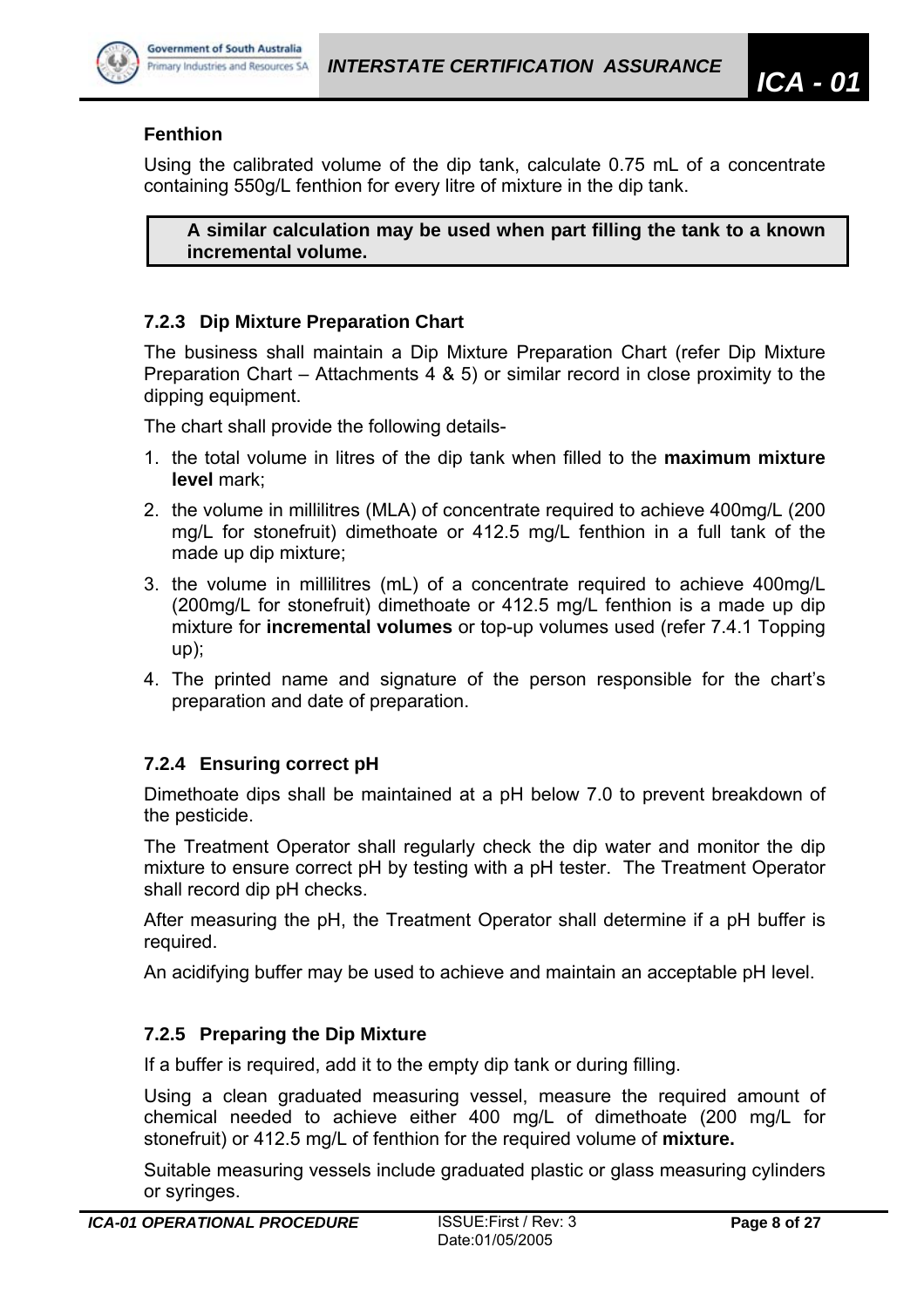

Add the required amount of concentrate to the dip tank in accordance with the manufacturer's directions on the label.

Fill the tank with clean water to the appropriate **incremental volume** mark or **maximum mixture level** mark.

**Other ingredients may only be added to the mixture if they are known to be compatible with the chemical used to control fruit flies.** 

Ensure that the chemical is completely diluted in all of the water by mixing the tank for a minimum of two minutes before commencing the dip operation. Some facilities may require extended periods of mixing to fully dilute the chemical in the water

# **7.2.6 Pre-Dipping Treatments**

Fruit can be treated with water or other chemical treatments prior to dipping with dimethoate or fenthion provided there is enough time for the majority of the water to drain off and minimise the dilution of the dip mixture.

The direct addition of chemicals to the wash water or carriage of chemicals on fruit that raise pH or otherwise destroy the pesticide must be avoided.

Where fruit has undergone pre-dip washing or chemical treatment, a dip top-up program may be required to maintain the dip mixture concentration within the required tolerance (refer 7.4 Maintaining Dip Concentration and Volume).

#### **7.2.7 Dip Preparation Records**

Records of dip mixture preparation shall be maintained by the Treatment Operator which record the date, time and volumes of concentrate and water used to prepare the dip mixture (refer 7.5 Treatment Records).

# **7.3 Dipping**

Fruit should be clean before dipping to avoid fouling the dip mixture and restricting or reducing contact of the chemical with the fruit surface.

#### **7.3.1 Manual Fruit Immersion**

The Treatment Operator shall ensure all fruit are placed into appropriate dipping containers.

These containers must be made from a material that allows adequate circulation of the dipping mixture over and around the fruit.

For example, plastic crates, wooden slatted or open metal bulk bins or perforated plastic buckets may be used.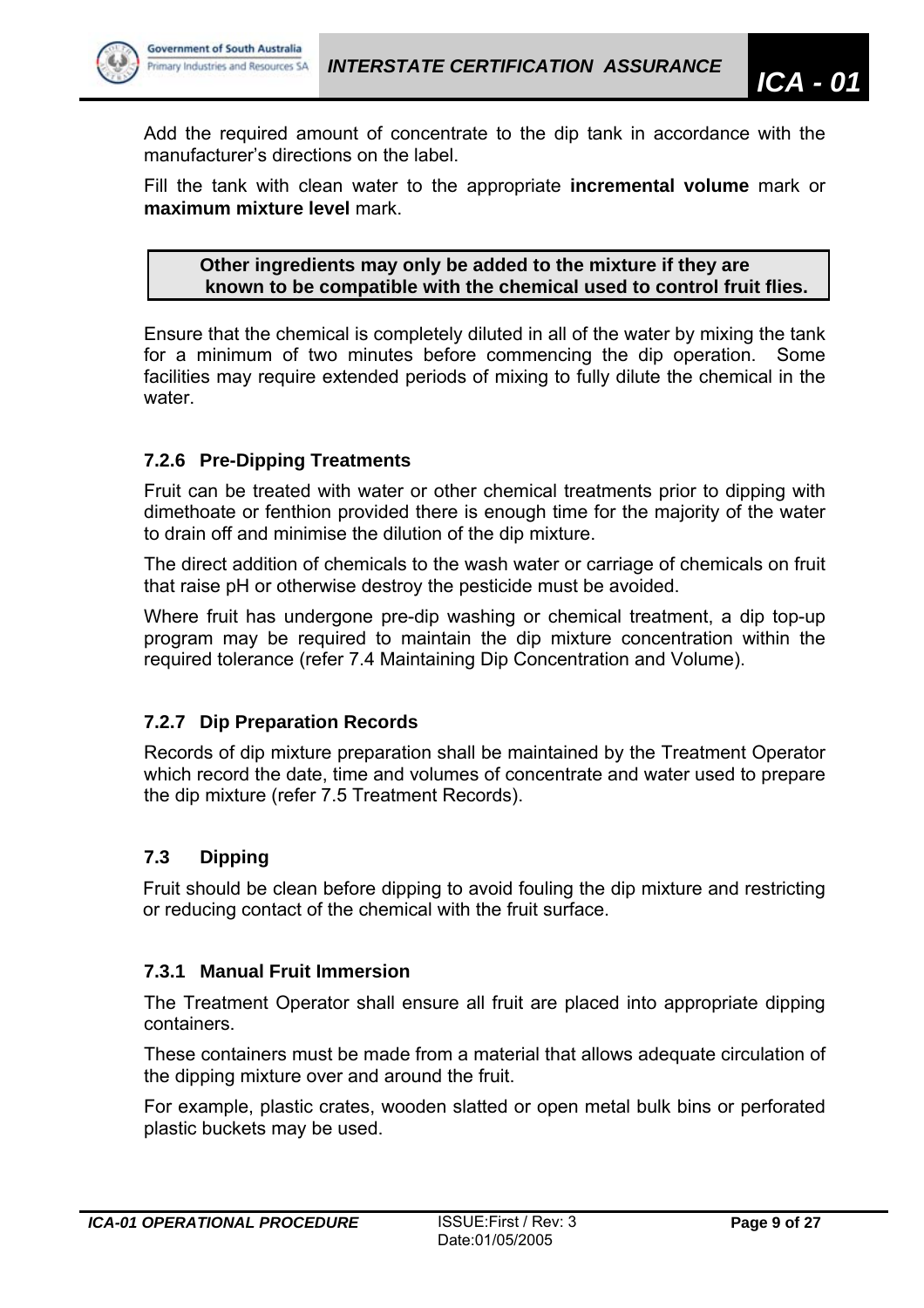

Place the containers into the dip, ensuring that all fruit is fully immersed and fruit does not float from containers. A mesh lid or other device may be required to ensure all fruit remains fully immersed during dipping.

Allow the minimum time period for the fruit type after complete immersion (refer 6. Requirement). An accurate timing mechanism capable of measuring time to the second shall be used for timing fruit immersion.

Remove the container from the dip and allow the pesticide mixture to drain from the container.

Repeat the process until all fruit has been treated.

# **7.3.2 Mechanical Fruit Feeding**

The treatment Operator shall ensure mechanical fruit feed equipment is designed and operated to ensure fruit remains completely immersed in the dip mixture for the required time period (refer 7.8 Dip Calibration – Mechanical Fruit Feeding).

Fruit feed mechanisms must be designed in a manner that prevents fruit from passing through the dip in less than the required time period.

Operation of equipment and volume of fruit feeding through the dip shall be carefully monitored by the Treatment Operator to ensure fruit is prevented from being pushed or carried through the dip in less than the required time period.

Small fruits that may be dipped for ten (10) seconds must be allowed to remain wet with chemical for at least a further sixty (60) seconds after dipping for ten (10) seconds.

# **7.3.3 Last Treatment Before Packing**

Dip treatments must be the last treatment before packing.

The Treatment Operator shall ensure that no other treatments, such as fungicide treatment or washing, are applied to fruit between dipping and packing. However, other processes may be approved provided they do not affect the efficacy of the dip treatment.

# **Citrus fruits only** may –

- 1. have a non-recovery gloss coating (wax) applied at least (60) seconds after dipping with dimethoate; or
- 2. Be washed, fungicide treated and/or have a gloss coating applied a minimum of 24 hours after dipping with dimethoate.

# **7.4 Maintaining Dip Concentration and Volume**

Concentration of the chemical mixture must be maintained within +/- 15% of the required concentration at all times (refer 6. Requirements).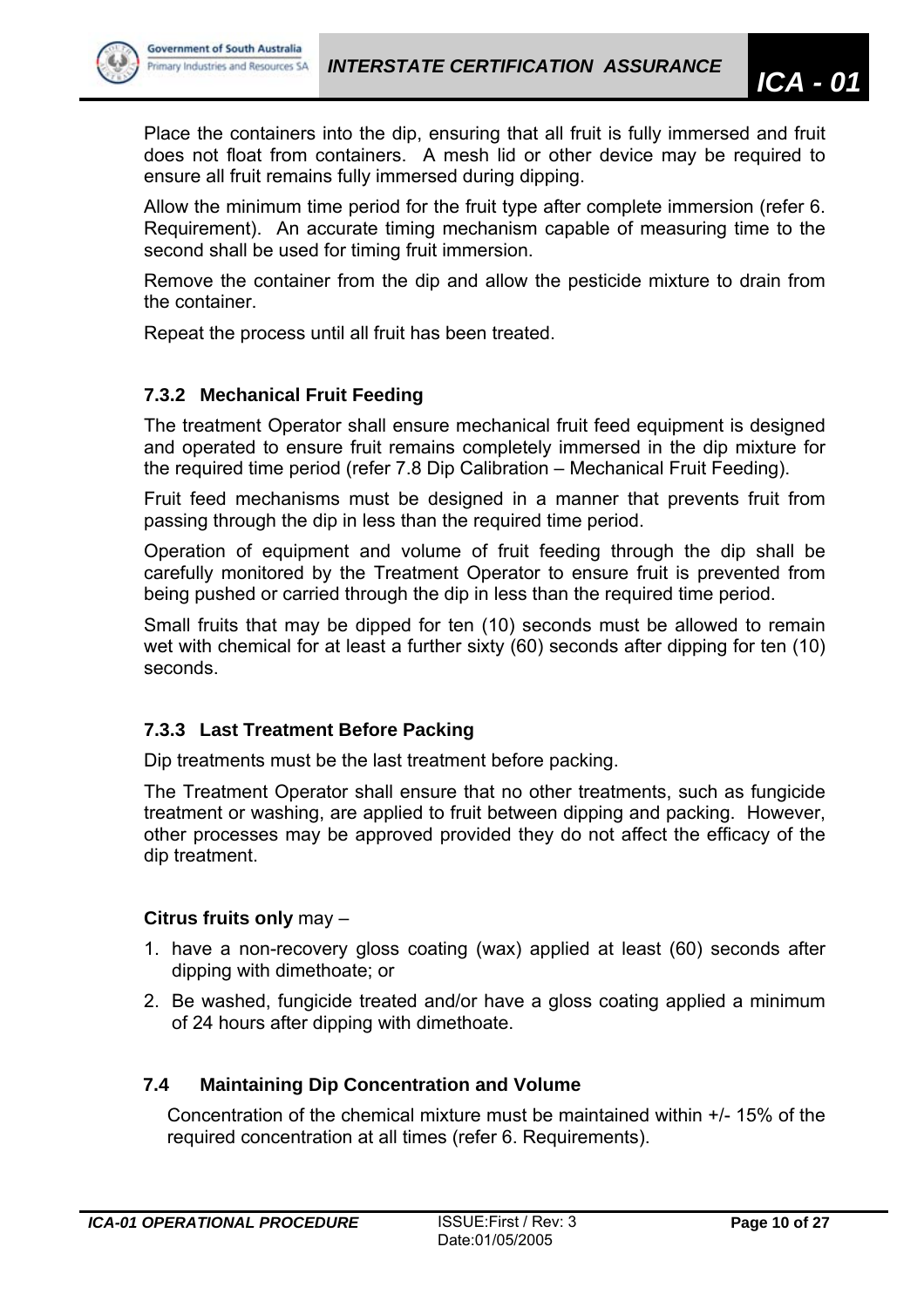

**Government of South Australia** 

# **7.4.1 Topping Up**

During the dipping process it may be necessary for the Treatment Operator to top-up the dip mixture to maintain dip concentration and/or volume. This is done by adding the required volume of water and the required volume of concentrate to the dip mixture as determined by the facility's top-up program (refer 7.4.2 Top-Up Program).

Add the required amount of concentrate to the dip tank prior to topping – up with water (if required) to assist mixing of the chemical and the water.

Add the required volume of water (if required) to the dip tank using a graduated measuring vessel or a liquid metering device, or use **incremental volume** marks marked on the side of the dip tank.

Ensure that the chemical is completely diluted in all of the water by thoroughly mixing the tank for a minimum of two minutes before recommencing the dip operation.

# **7.4.2 Top-Up Program**

A facility, which uses topping-up as a means of maintaining dip volume and/or concentration, must develop and document a top-up program for maintaining dip concentration.

The top-up program shall state –

- 1. the frequency of topping-up based on the quantity of fruit treated or time; and
- 2. The quantity of concentrate and water required to be added.

The business shall proved evidence that the dip top-up program being used is effective in achieving and maintaining dip concentration within +/- 15% of the required concentration (refer 7.6 Dip Concentration Testing).

# **7.4.3 Top-up Preparation Records**

Records of dip top-up preparation shall be maintained by the Treatment Operator, that record the date, time and volumes of concentrate and water added to the dip mixture (refer 7.5 Treatment Records).

# **7.5 Treatment Records**

The treatment Operator must record all dip mixture preparation, top-up mixture preparation and fruit treatment using a Dip Mixture Preparation, Top-Up and Treatment Record (refer Attachment 3) or records, that capture the same information.

The Business's treatment records must record –

- **the date of dip mixture or top-up mixture preparation;**
- the time of dip mixture or top-up mixture preparation:
- volume of concentrate used (millilitres);

total volume of the made-up dip mixture or top-up mixture (litres);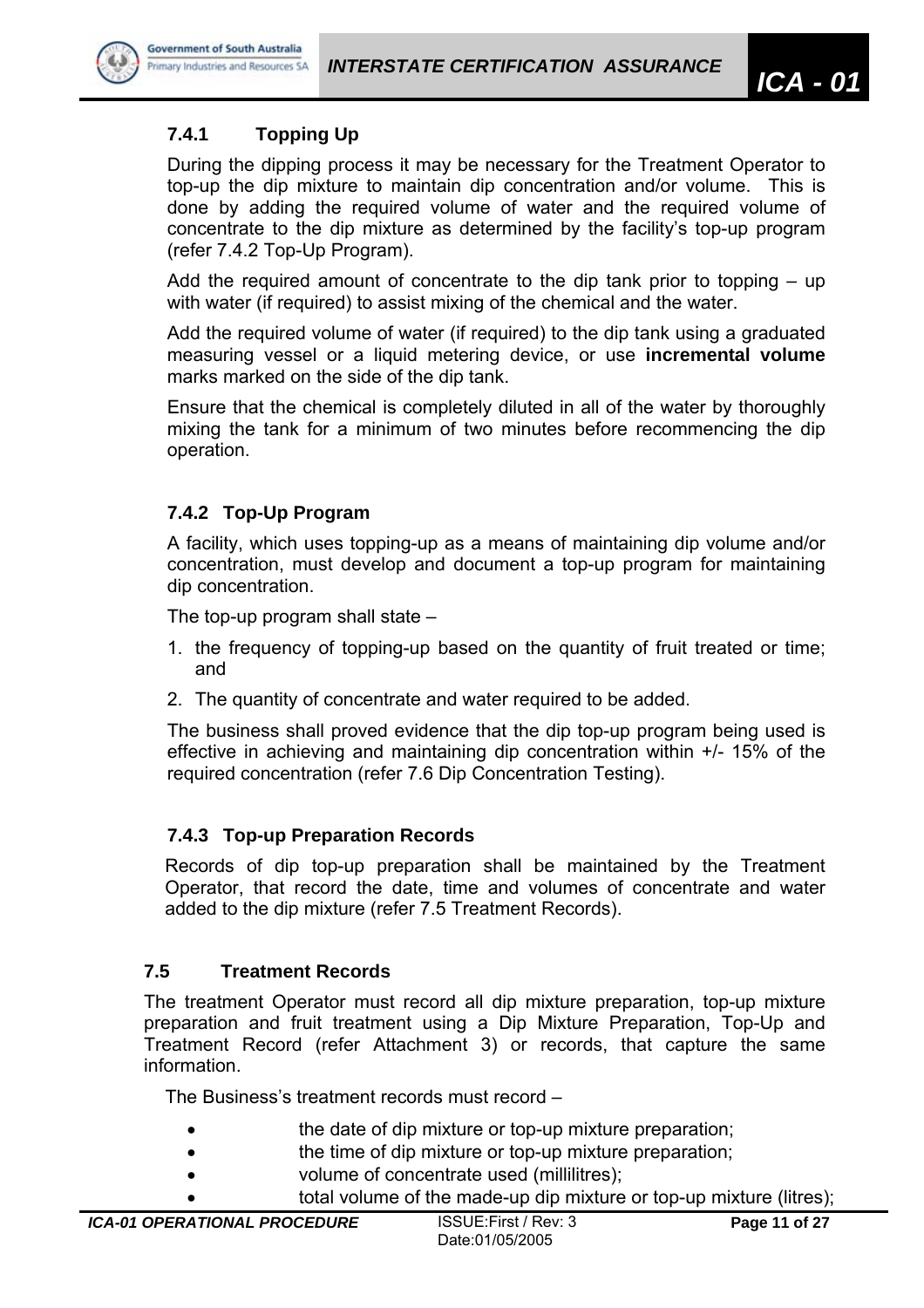

- the trade name of the concentrate used;
- **the date the dip mixture was discarded;**
- **the date of treatment:**
- **treatment commencement time;**
- treatment completion time;
- the type of fruit treated;
- **the approximate quantity of fruit treated;**
- the identification of the Treatment Operator.

# **7.6 Dip Concentration Testing**

The Business must verify the ability to achieve and maintain dip concentrations by providing results of analysis of samples of a dip mixture from an approved laboratory.

# **7.6.1 Frequency of Sampling**

Samples shall be gathered and tested –

- (a) Once prior to initial approval of the facility (so an analysis result is available for the Inspector carrying out the initial audit of the Business's facility and operating procedures); and
- (b) At least annually during each season thereafter.

Annual sampling is required during the season for each fruit species being treated where there is a difference in the method of processing the fruit (ie. one species is dipped wet and the other dry), or in chemicals or other treatments applied to the fruit prior to dipping (ie one species is treated with a fungicide and one is not) where these may materially affect the maintenance of the dip mixture concentration.

For Businesses that treat stonefruit and other fruits with dimethoate, concentration analysis results for dip mixtures prepared at 400 ppm will be accepted as meeting the requirements for 200 ppm, and analysis results at 200 ppm will be accepted for 400 ppm, provided there are no differences in the methods of processing the fruit as stated above.

Dip samples shall be collected at a minimum of –

- (a) Immediately following preparation of a fresh dip mixture; and
- (b) At cessation of treatment after the chemical mixture has been used to treat the maximum quantity of fruit that will be treated in the facility before a dip mixture is discarded.

Additional dip samples are required for a facility using a top-up program and should include a sample of a dip mixture taken immediately prior to topping-up the mixture according to the facility's documented top-up program.

# **7.6.2 Collection of the Sample**

Samples of a minimum of 200 mL shall be taken from the centre of the dip tank and placed in a clean glass sample bottle with a secure watertight lid.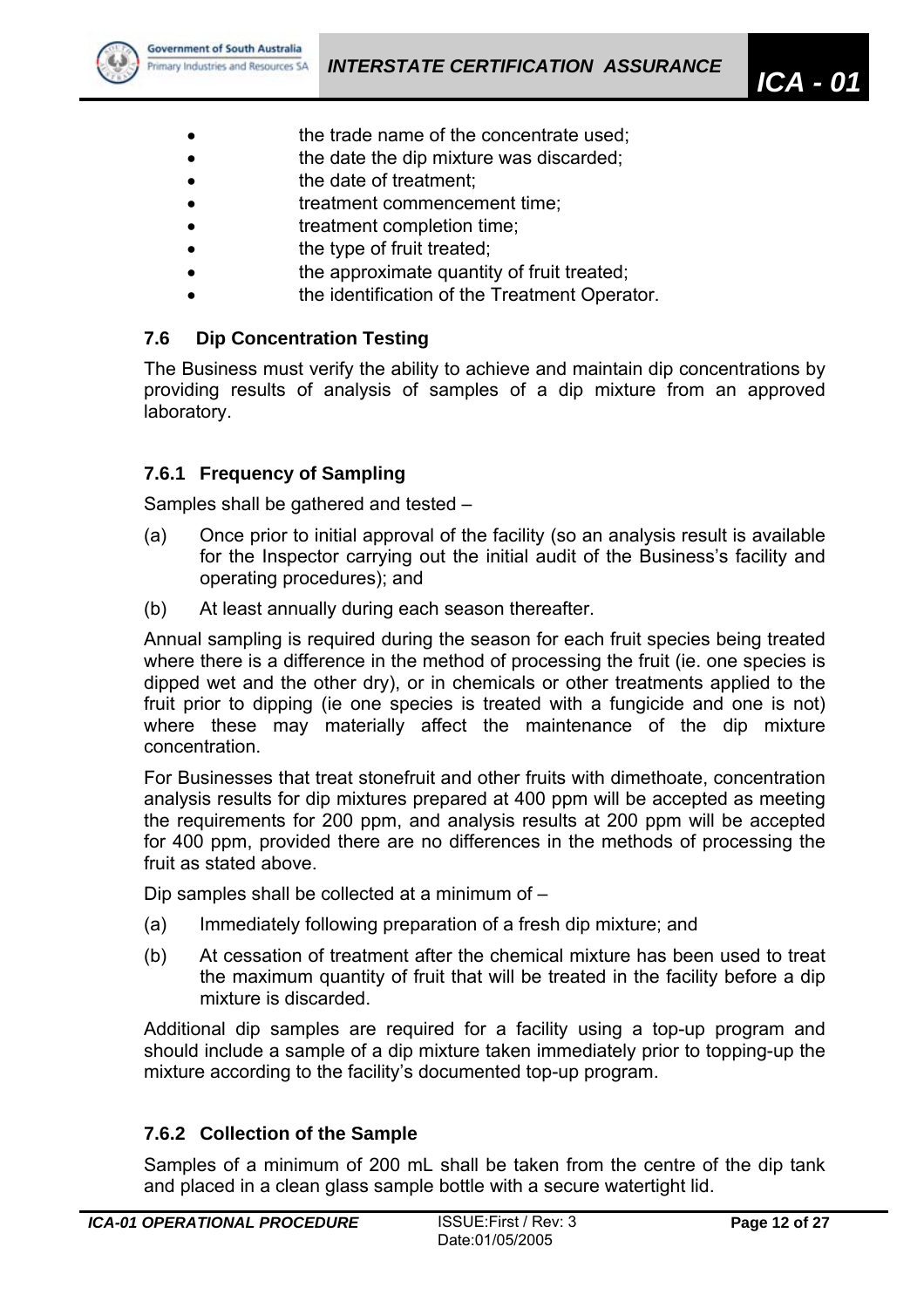

# **7.6.3 Storing and Packaging the Sample**

Samples should be stored under refrigeration and dispatched within 24 hours of collection to minimise losses in chemical concentration.

Samples must be carefully packaged to prevent damage in transit and comply with any hazardous chemical packaging and transport requirements.

Samples shall be accompanied by a completed Fruit Fly Chemical Treatment Sample for Analysis form. A copy of this form is included as an Attachment.

# **7.6.4 Chemical Mixture Analysis Records**

Results of the analysis must be retained by the Business for a minimum of 12 months from receipt and be made available when requested by an Inspector (refer 7.12 ICA System Records).

Details of chemical mixture analysis results shall be maintained using a Chemical Mixture Analysis Record (refer Attachment 7) or records which capture the same information.

The Business's chemical mixture analysis records must include-

- **the date and time of collection of the sample:**
- The full trade name and batch no. of the concentrate used:
- **the total volume of concentrate added to the dip mixture:**
- The total volume of the prepared spray mixture from which the sample was taken.

Additional data that should be recorded by the Business includes-

- **the name and quantity of any detergents, fungicides, or other** additives added to the spray mixture;
- type and quantity of fruit treated prior to collection of the sample;
- Whether the fruit was dry, moist or wet when it entered the dip mixture.

Once accredited, any deficiency in an analysis result (refer 7.4 Maintaining Dip Concentration and Volume) **must**, as soon as practical, be reported to the Certification Assurance Supervisor for the district so an investigation may be carried out to determine the cause and rectify any problems.

# **7.7 Disposal of Dip Mixture**

The treatment facility must have the facilities to dispose of the dip mixture in a manner consistent with the South Australian Health Commission and the Environmental Protection Agency (EPA).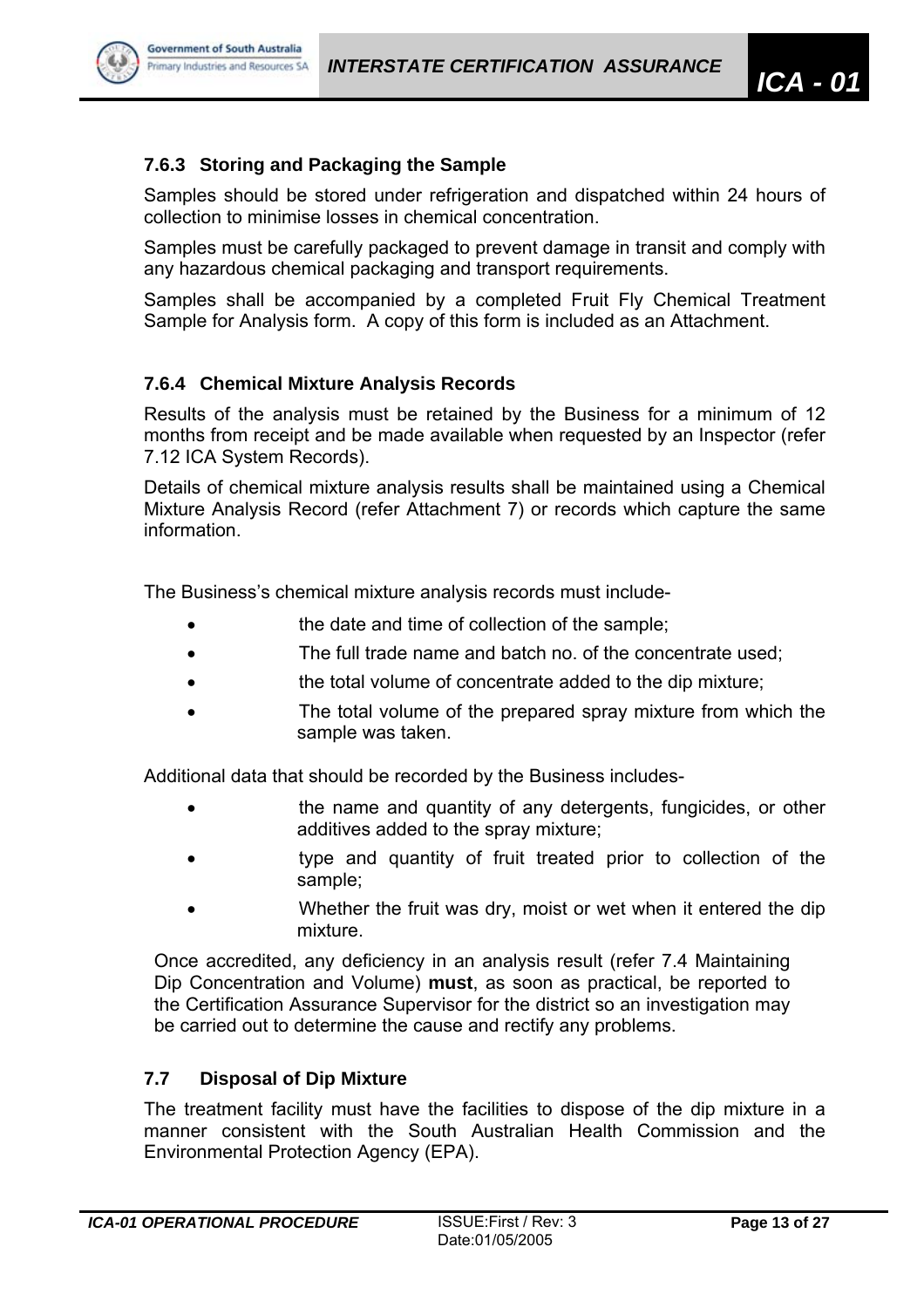

The Treatment Operator shall carry out calibration tests on mechanical fruit feed equipment at regular intervals.

Calibration tests shall be carried out at a minimum of –

- (a) Once immediately prior to commencement of treatment and certification of produce each season for each fruit type being treated; and
- (b) Within a minimum of four weeks from commencement of treatment each season, or prior to the annual compliance audit, whichever is the earlier; and
- (c) Once a month during each fruit season.

The Treatment Operator shall ensure that fruit species that only require a ten (10) second dip (refer 6. Requirements) remain wet and do not undergo any drying process (eg. Fans, blowers or heaters) for at least a further sixty (60) seconds after the fruit has been fully immersed in the dip for 10 seconds.

**Calibration tests may be carried out by placing an identifiable piece of fruit (eg. marked with waterproof ink) on the feed mechanism with a normal flow rate of other fruit. The Treatment Operator times the period that the marked piece of fruit is immersed in the dipping mixture.** 

**This process is repeated three times and on each occasion the fruit must remain fully immersed in the dipping mixture for the minimum time period. Small fruits requiring only a ten second dip must remain wet for a further sixty after dipping for ten seconds.** 

**If any of the tests reveal that fruit is not remaining fully immersed for the minimum time period, the equipment shall be adjusted and the procedure repeated until a satisfactory result is achieved.** 

# **7.8.1 Dip Calibration Test Records**

Records of mechanical fruit feed calibration tests shall be maintained by the Treatment Operator which record –

- (a) the name of the person conducting the test;
- (b) the date of testing; and
- (c) The results achieved during the test.

An example of Mechanical Fruit Feed Calibration Test Record is included as Attachment 8.

#### **7.9 Dip Maintenance**

The Treatment Operator shall carry out regular checks of dipping equipment to ensure it continues to operate effectively and remains free from soiling, malfunction, blockages, damage or excessive wear.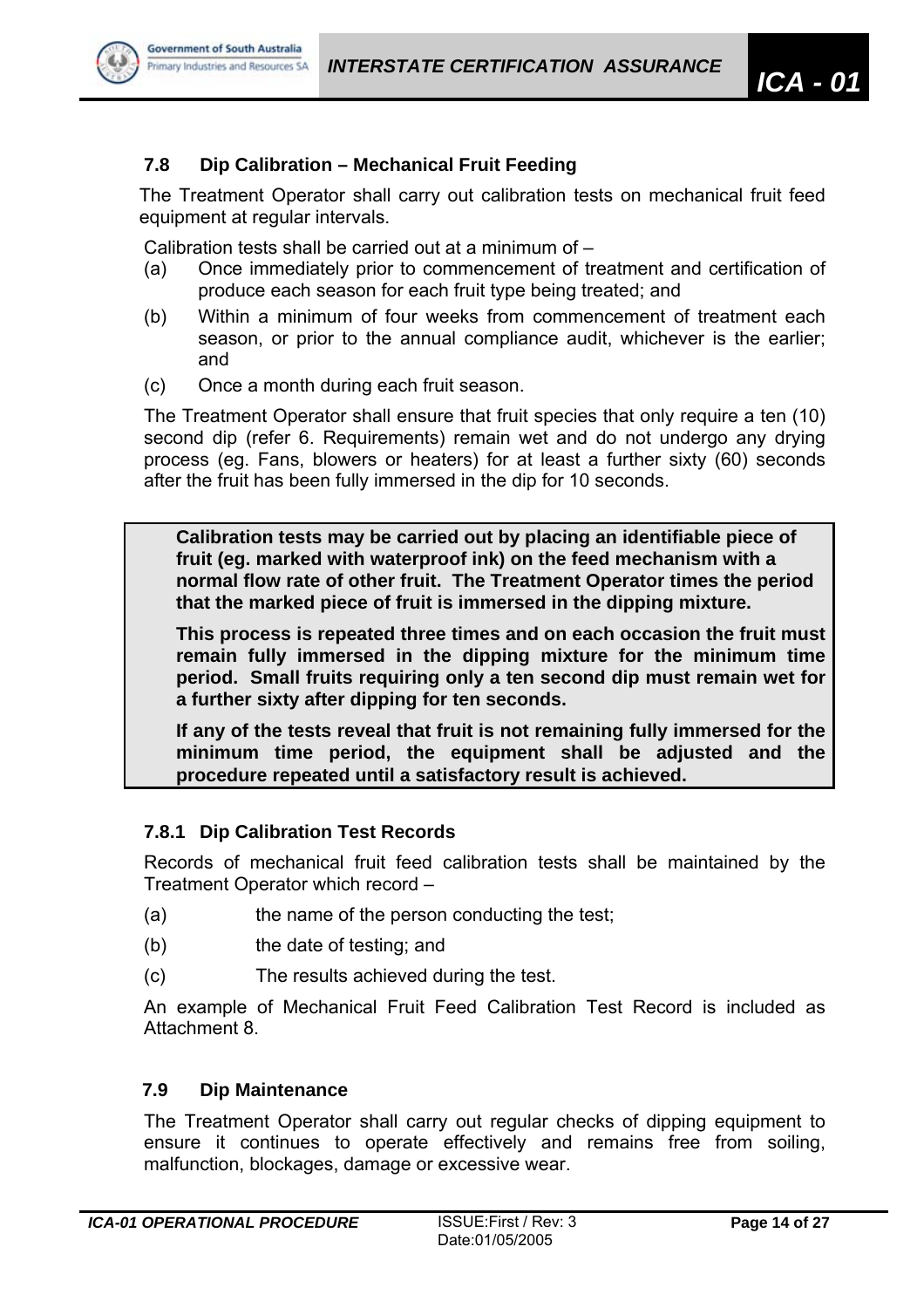

## **7.10 Post Treatment Security for Tasmania**

Packing shall commence as soon as practicable after treatment. Fruit may be allowed to dry adequately prior to packing.

Treated fruit shall be held for the minimum practical period after treatment before it must be secured against reinfestation.

Any fruit that is stored outside the treatment facility after treatment and prior to dispatch must be held under secure conditions.

Any treated fruit that remains unpacked at the end of the day must be held in secure conditions until packed.

Completed pallets shall be held for the minimum practical period before placing in secure conditions.

Certified fruit must be stored at the facility and transported from the facility in secure conditions, which prevent infestation, by fruit fly.

Secure conditions include –

- (a) unvented packages;
- (b) packages with the vents secured with gauze/mesh with a maximum aperture of 1.6 mm;
- (c) fully enclosed under tarpaulins, hessian, shade cloth, mesh or other covering which provides a maximum aperture of 1.6mm;
- (d) shrink-wrapped and sealed as a palletised unit;
- (e) Fully enclosed or screened buildings, coldrooms, vehicles or other facilities free from gaps or other entry points greater than 1.6 mm.

**Fruit consigned to Tasmania must be transported in full container lots sealed prior to transport or as lesser container lots in accordance with the requirements of (a), (b) or (d) above.** 

**Where consignments are transported to Tasmania as full container lots, the seal number must be included in the in the Brand Name or Identifying Marks section of the Assurance Certificate covering the consignment (refer Attachment 2).** 

**Where consignments are transported in vented packages that are sealed as a palletised unit in accordance with (d) above, the Business must be secure the top layer of the pallet by applying a row of tape over the shrinkwrap and have applied to the tape in waterproof ink the signature of an Authorised Signatory, the number of the Plant Health Interstate Assurance Certificate covering the consignment and the date.** 

The Business shall have adequate procedures in place, which prevent mixing of treated and untreated fruit at the facility.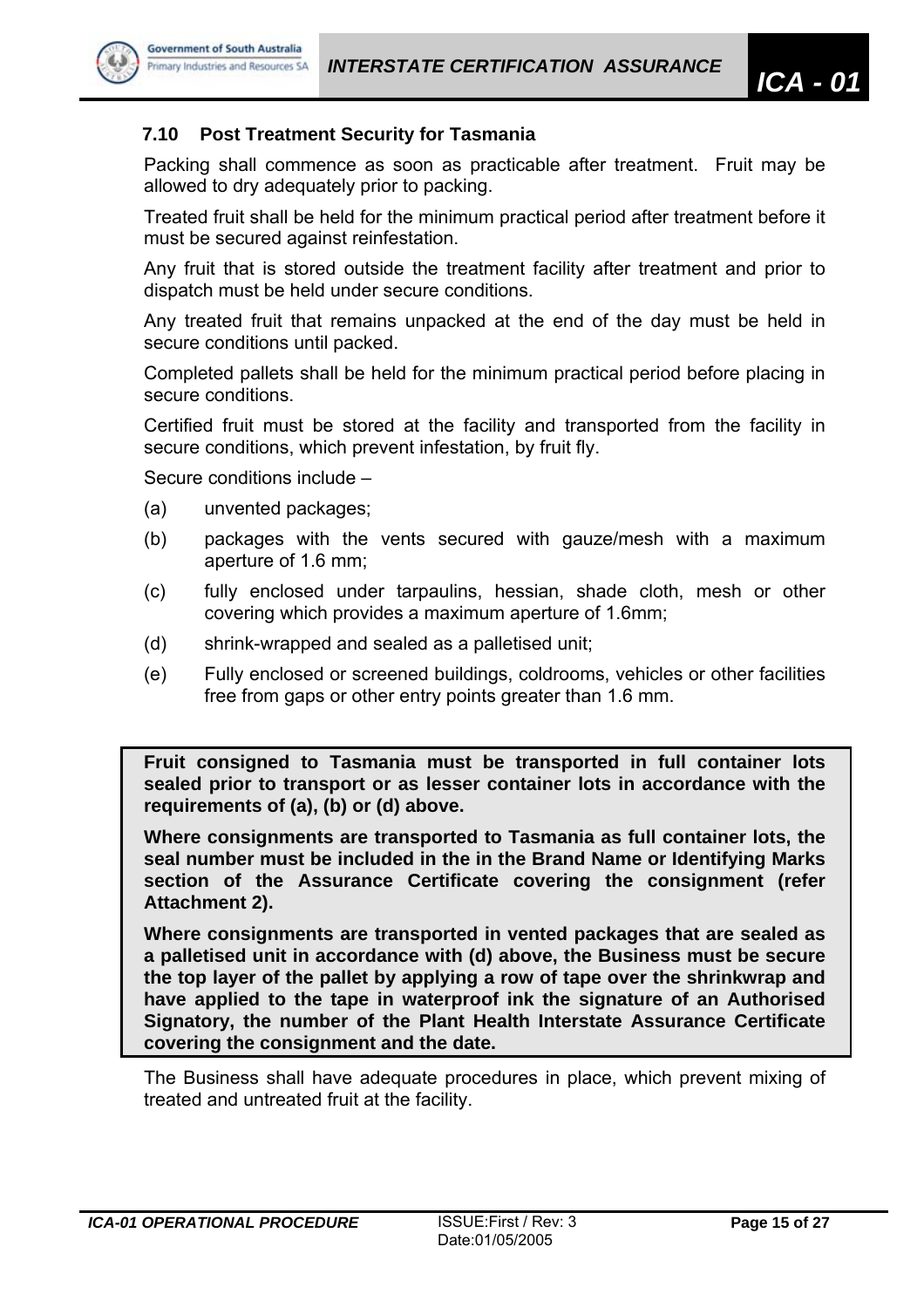

# **7.11 Dispatch**

## **7.11.1 Package Identification**

The Authorised Dispatcher shall ensure that, after treating and packing, each package is marked in indelible and legible characters of at least 5 mm, with –

- the Interstate Produce number of the Business that operates the approved facility in which the produce was treated;
- the words "MEETS ICA –01"; and
- the date (or date code) on which the fruit was treated:

Prior to the issuance of an Interstate Assurance Certificate by the Business under this Operational Procedure.

# **7.11.2 Assurance Certificates**

The Authorised Dispatcher shall ensure an Interstate Assurance Certificate is completed and signed by an Authorised Signatory of the Business prior to consignment of produce from a Fruit Fly Quarantine Area or to a market requiring certification of dimethoate or fenthion dip treatment.

Interstate Assurance Certificates shall be in the form of a Plant Health Interstate Assurance Certificate. A completed example is shown as Attachment 2.

Individual Interstate Assurance Certificates shall be issued to cover each consignment (ie. a discrete quantity of product transported to a single consignee at one time) to avoid splitting of consignments.

Interstate Assurance Certificates shall be completed, issued and distributed in accordance with the Work Instruction Guidelines for Completion of Plant Health Interstate Assurance Certificates (WI-02).

**In the case of stonefruit treated with 200 mg/L, the stated concentration for dimethoate dipping shall be amended from 400 ppm to 200 ppm in the treatment section of the Interstate Assurance Certificate.** 

# **7.11.3 Interstate Assurance Certificate Distribution**

The **original** (yellow copy) must accompany the consignment.

The **duplicate** (white copy) must be retained by the Business.

# **7.12 ICA System Records**

The Business shall maintain the following records –

- (a) Dip Mixture Preparation Chart (refer 7.2.3);
- (b) Dip Mixture Top-Up Program (if dip mixture is topped-up,refer7.4.2);
- (c) Dip Mixture Preparation, Top-Up and Treatment Record (refer 7.5);
- (d) Chemical Mixture Analysis Record (refer 7.6.4);
- (e) Mechanical Fruit Feed Calibration Test Record (if mechanical fruit feed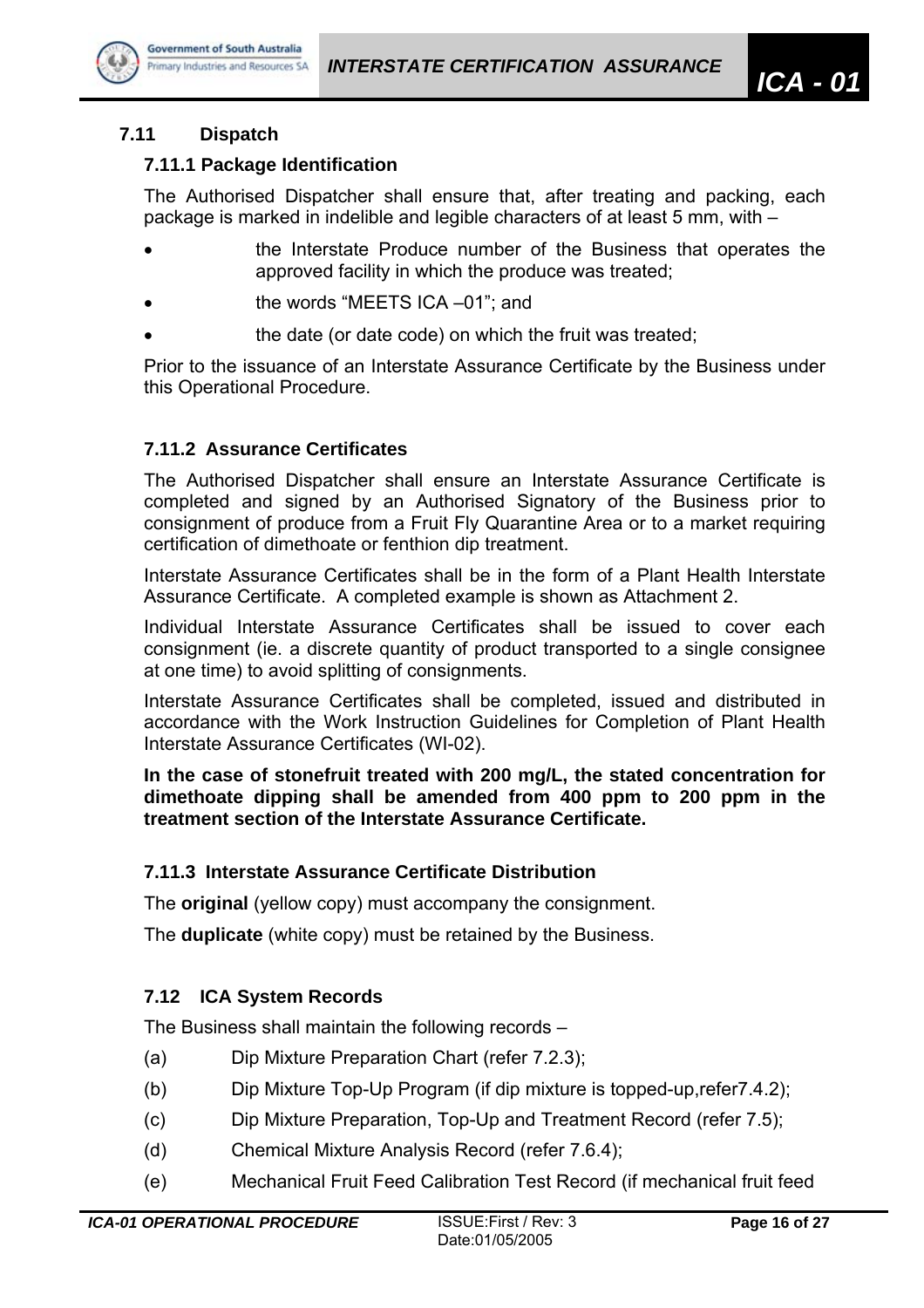

equipment is used,refer 7.8.1);

(f) The duplicate copy of each Plant Health Interstate Assurance

Certificate issued by the Business (refer 7.11.3).

ICA system records shall be retained for a period of not less than 12 months from competition or until the next compliance audit of the business, whichever is the later.

**An accredited Business must hold a minimum of 12 months ICA system records at the time of any compliance audit. If the compliance audit is conducted more than 12 months from the last compliance audit, the business must maintain all records completed since the previous compliance audit.** 

An Inspector shall make ICA system records available on request.

# **7.13 ICA System Documentation**

The Business shall maintain the following documentation –

- (a) a copy of the Business's current Application for Accreditation (refer Attachment 1);
- (b) a current copy of this Operational Procedure;
- (c) A current Certificate of Accreditation for an Interstate Certification Assurance Arrangement.

An Inspector shall make ICA system documentation available on request.

# **8. ATTACHMENTS**

- **Attachment 1** Application for Accreditation of a Business for a Plant Health Interstate Certification Assurance Arrangement
- **Attachment 2** Plant Health Interstate Assurance Certificate Blank
- **Attachment 3** Plant Health Interstate Assurance Certificate Example.
- **Attachment 4** Dip Mixture Preparation, Top-Up and Treatment Record
- **Attachment 5** Dip Mixture Preparation Chart and top-up Record
- **Attachment 6** Fruit Fly Chemical Treatment Sample for Analysis
- **Attachment 7** Chemical Mixture Analysis Record
- **Attachment 8** Mechanical Fruit Feed Calibration Test Record.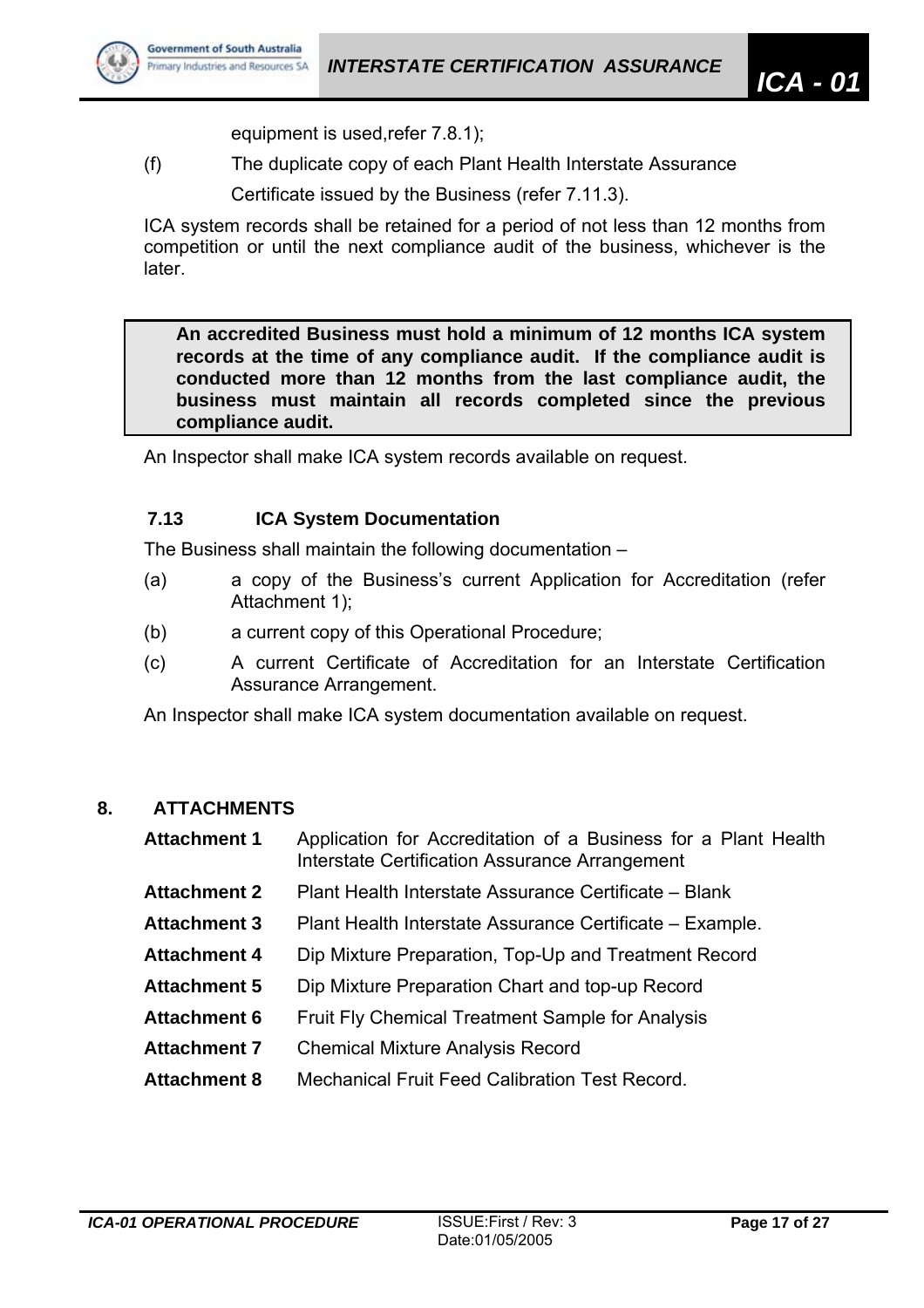$\omega$ 

# **INTERSTATE CERTIFICATION ASSURANCE** *ICA-01*  **APPLICATION FOR ACCREDITATION OF A BUSINESS FOR AN INTERSTATE CERTIFICATION ASSURANCE (ICA) ARRANGEMENT**

| Type of application being made (tick one):                                                                        |             | Renewal                                                                      |                                              |               |  |      | <b>New</b> |        |                                                 | <b>Amendment</b> |
|-------------------------------------------------------------------------------------------------------------------|-------------|------------------------------------------------------------------------------|----------------------------------------------|---------------|--|------|------------|--------|-------------------------------------------------|------------------|
| NOTE; Only one Operational Procedure (ICA arrangement) at any one Facility<br>may be covered in this application. |             |                                                                              |                                              |               |  |      |            | S      |                                                 |                  |
| Trading Name(s) of the Business (as shown on packages sent to market)                                             |             |                                                                              |                                              |               |  |      |            |        |                                                 |                  |
|                                                                                                                   |             |                                                                              |                                              |               |  |      |            |        |                                                 |                  |
|                                                                                                                   |             |                                                                              |                                              |               |  |      |            |        |                                                 |                  |
| Australian Business Number (ABN)                                                                                  |             |                                                                              |                                              |               |  |      |            |        |                                                 |                  |
| <b>Type of Ownership of Business</b>                                                                              |             |                                                                              |                                              |               |  |      |            |        |                                                 |                  |
| <b>Individual</b><br>Provide name in full                                                                         |             |                                                                              |                                              |               |  |      |            |        |                                                 |                  |
| <b>Partnership</b>                                                                                                |             |                                                                              |                                              |               |  |      |            |        |                                                 |                  |
| List, in the usual order, the full name of                                                                        |             |                                                                              |                                              |               |  |      |            |        |                                                 |                  |
| each partner                                                                                                      |             |                                                                              |                                              |               |  |      |            |        |                                                 |                  |
| <b>Incorporated Company</b>                                                                                       |             |                                                                              |                                              |               |  |      |            |        |                                                 |                  |
| Companies must provide their Australian                                                                           | <b>ACN</b>  |                                                                              |                                              |               |  |      |            |        |                                                 |                  |
| Company Number (ACN) or Australian                                                                                |             |                                                                              |                                              |               |  | or   |            |        |                                                 |                  |
| Registered Business Number (ARBN).                                                                                | <b>ARBN</b> |                                                                              |                                              |               |  |      |            |        |                                                 |                  |
| A copy of the Certificate of Incorporation                                                                        |             |                                                                              |                                              |               |  |      |            |        |                                                 |                  |
| must be attached to this application                                                                              |             |                                                                              |                                              |               |  |      |            |        | copy of Certification of Incorporation attached |                  |
| <b>Cooperative Association</b>                                                                                    |             |                                                                              | copy of Certificate of Registration attached |               |  |      |            |        |                                                 |                  |
| A Cooperative Association must provide                                                                            |             | or                                                                           |                                              |               |  |      |            |        |                                                 |                  |
| appropriate proof of registration                                                                                 |             | Department of Justice registration search attached                           |                                              |               |  |      |            |        |                                                 |                  |
| <b>Other</b>                                                                                                      |             |                                                                              |                                              |               |  |      |            |        |                                                 |                  |
| Provide specific details of the Business                                                                          |             |                                                                              |                                              |               |  |      |            |        |                                                 |                  |
| Postal address of the Business (where all correspondence will be sent)                                            |             |                                                                              |                                              |               |  |      |            |        |                                                 |                  |
|                                                                                                                   |             |                                                                              | Mobile                                       |               |  |      |            |        |                                                 |                  |
| Postcode                                                                                                          |             |                                                                              | Telephone                                    |               |  |      | $\cdots$   |        |                                                 |                  |
| Email:                                                                                                            |             |                                                                              | Facsimile                                    |               |  |      |            |        |                                                 |                  |
| Location of the Business Facility (Street address if appropriate)                                                 |             |                                                                              |                                              |               |  |      |            |        |                                                 |                  |
|                                                                                                                   |             |                                                                              | Mobile                                       |               |  |      |            |        |                                                 |                  |
| Postcode                                                                                                          |             |                                                                              | Telephone                                    |               |  | (. ) |            |        |                                                 |                  |
| Property<br>Location<br>Number                                                                                    |             |                                                                              | Facsimile                                    |               |  |      | $(\ldots)$ |        |                                                 |                  |
| <b>Gate Plate Number</b>                                                                                          |             |                                                                              | <b>Email Address</b>                         |               |  |      |            |        |                                                 |                  |
| Has the Business previously been registered for                                                                   | Yes         |                                                                              |                                              |               |  |      |            |        |                                                 |                  |
| the interstate movement of produce?                                                                               | No          | If yes, please provide the Business's<br>Interstate Produce (IP) Number<br>S |                                              |               |  |      |            |        |                                                 |                  |
| <b>Operational Procedure / Arrangement</b>                                                                        |             |                                                                              |                                              |               |  |      |            |        |                                                 |                  |
| Reference Number<br><b>Title of Operational Procedure</b><br>DIPPING WITH DIMETHOATE OR FENTHION                  |             |                                                                              |                                              |               |  |      |            |        |                                                 |                  |
| <b>ICA</b><br>0<br>1                                                                                              |             |                                                                              |                                              |               |  |      |            |        |                                                 |                  |
|                                                                                                                   |             |                                                                              |                                              |               |  |      |            |        |                                                 |                  |
| <b>Tick</b> part(s) for which accreditation is sought (if applicable)                                             |             |                                                                              |                                              | <b>Part A</b> |  |      |            | Part B |                                                 | $A & B \vee$     |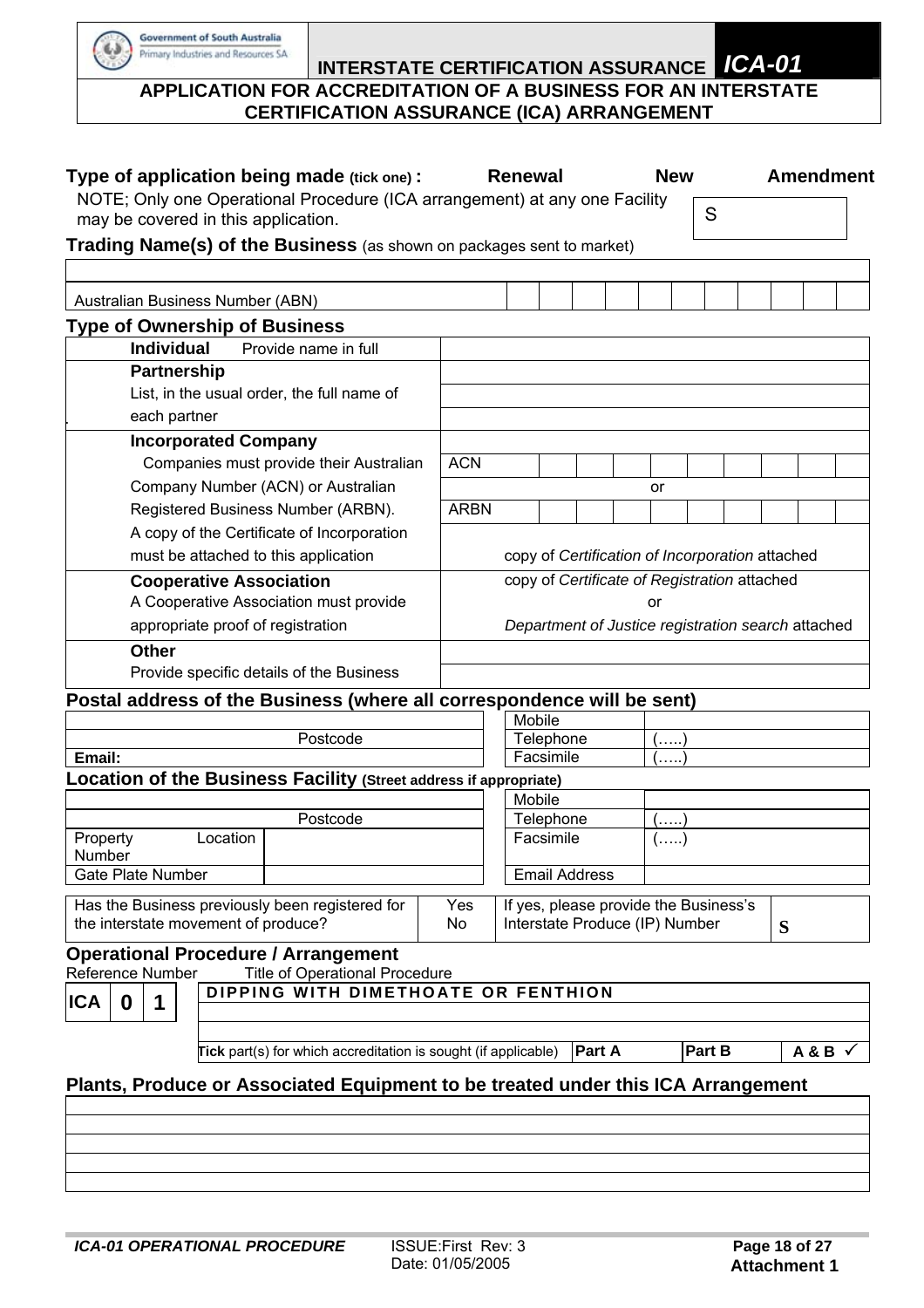

## **INTERSTATE CERTIFICATION ASSURANCE** *ICA-01*  **APPLICATION FOR ACCREDITATION OF A BUSINESS FOR AN INTERSTATE CERTIFICATION ASSURANCE (ICA) ARRANGEMENT**

#### **Certification Assurance System Records**

What records do you maintain to verify that the business is carrying out its responsibilities and duties under the relevant Operation Procedure?

 All records are maintained in accordance with the examples provided for this Operational Procedure Alternative or additional records, as listed below, have been developed for this Operational Procedure

#### **Authorised Signatories for Assurance Certificates**

|                                         | <b>Family Name</b> | Given Name(s) | Specimen Signature |
|-----------------------------------------|--------------------|---------------|--------------------|
| <b>Certification Controller</b>         |                    |               |                    |
| <b>Back-up Certification Controller</b> |                    |               |                    |
| <b>Additional Authorised</b>            |                    |               |                    |
| <b>Signatories</b>                      |                    |               |                    |
|                                         |                    |               |                    |

#### **Accreditation Conditions**

For the purposes of this agreement the following definitions shall apply:

| Applicant                       |                                                  | the person, cooperation or other legal entity who is accredited under this agreement |
|---------------------------------|--------------------------------------------------|--------------------------------------------------------------------------------------|
| <b>Inspector</b>                |                                                  | an inspector appointed under the Fruit and Plant Protection Act 1992                 |
| <b>Department</b>               | Primary Industries and Resources South Australia |                                                                                      |
| <b>Interstate Certification</b> |                                                  |                                                                                      |

**Assurance (ICA) system** the processes, equipment, personnel & resources used to implement the Operational Procedure For the purposes of this agreement the following conditions shall apply:

The applicant must maintain and operate the interstate certification assurance system in accordance with the Operational Procedures and must maintain the relevant records.

The applicant will, upon request, allow an inspector to enter any premises where product certified under the agreement is treated or dispatched, or where any product, equipment, chemicals, documents or records are stored.

The inspector may inspect or take samples of any relevant item present on the premises at the time of this search.

The applicant must take all steps to assist an inspector in the conduct of audits, including allowing the inspector to interview any employee of the applicant in relation to the implementation of the interstate certification assurance system.

The applicant authorises the persons listed as Authorised Signatories on this application to issue certificates on his or her behalf. The applicant agrees to pay to the Chief Executive of the Department any costs associated with the conduct of audits by an inspector. The applicant will be notified of these costs at the time of accreditation.

The applicant agrees to relinquish unused Plant Health Assurance Certificate books (or parts thereof) to the ICA Contact Officer on withdraw, suspension or cancellation of accreditation.

The applicant agrees to abide by the accreditation conditions listed above and acknowledges that any accreditation is granted subject to those conditions.

#### **The applicant certifies that all of the information contained in this application is true and correct.**

|       | Name in Full (please print) | Signature                                                                                                                     | Date  |
|-------|-----------------------------|-------------------------------------------------------------------------------------------------------------------------------|-------|
|       |                             |                                                                                                                               | . / / |
|       |                             |                                                                                                                               | . / / |
|       |                             |                                                                                                                               | . / / |
| Note: |                             | Where applicants are members of a partnership, each partner must sign the application. For Corporations a Director must sign. |       |

**\_\_\_\_\_\_\_\_\_\_\_\_\_\_\_\_\_\_\_\_\_\_\_\_\_\_\_\_\_\_\_\_\_\_\_\_\_\_\_\_\_\_\_\_\_\_\_\_\_\_\_\_\_\_\_\_\_\_\_\_\_\_\_\_\_\_\_\_\_\_\_\_\_\_\_\_\_\_\_\_\_\_\_\_\_\_\_\_\_\_\_\_\_\_\_\_\_\_\_\_\_\_\_\_\_\_\_\_\_\_\_\_\_\_\_\_\_\_\_\_\_\_\_\_\_\_\_\_\_\_\_\_\_\_\_\_\_\_\_\_\_\_\_\_\_\_\_\_\_\_\_\_\_\_\_\_\_\_\_\_\_\_\_\_\_\_\_\_\_\_\_\_\_\_\_\_\_\_\_\_\_\_\_\_\_\_\_\_\_\_\_\_\_\_\_\_\_\_\_\_\_\_\_\_\_\_\_\_\_\_\_\_\_\_\_\_\_\_\_\_\_\_\_\_\_\_\_\_\_\_\_** 

#### **Office Use Only**

| VIIIVY VVY VIIII                                                                                                                                                                                                                                                                                                                                            |               |                           |                      |               |  |  |  |
|-------------------------------------------------------------------------------------------------------------------------------------------------------------------------------------------------------------------------------------------------------------------------------------------------------------------------------------------------------------|---------------|---------------------------|----------------------|---------------|--|--|--|
| <b>DESK AUDIT</b>                                                                                                                                                                                                                                                                                                                                           | <b>Passed</b> |                           |                      |               |  |  |  |
|                                                                                                                                                                                                                                                                                                                                                             |               |                           |                      |               |  |  |  |
| Name of Desk Auditor (please print)                                                                                                                                                                                                                                                                                                                         |               | Signature of Officer      |                      | Date          |  |  |  |
| <b>ACCREDITATION EXPIRES ON</b>                                                                                                                                                                                                                                                                                                                             |               |                           |                      |               |  |  |  |
| <b>SITE AUDIT:</b> Passed. The facilities and treatment procedures of the Business covered by this application<br>have been audited and I am satisfied that the Authorised Signatories are aware of their roles and responsibilities.<br>Therefore, with authority under the Fruit and Plant Protection Act 1992, I approve accreditation of this Business. |               |                           |                      |               |  |  |  |
|                                                                                                                                                                                                                                                                                                                                                             |               |                           |                      |               |  |  |  |
| Name of Auditing Officer (please print)                                                                                                                                                                                                                                                                                                                     |               |                           | Signature of Officer | Date          |  |  |  |
|                                                                                                                                                                                                                                                                                                                                                             |               | (PIRSA STAMP)             |                      |               |  |  |  |
| <b>ICA-01 OPERATIONAL PROCEDURE</b>                                                                                                                                                                                                                                                                                                                         |               | <b>ISSUE:First Rev: 3</b> |                      | Page 19 of 27 |  |  |  |

Date: 01/05/2005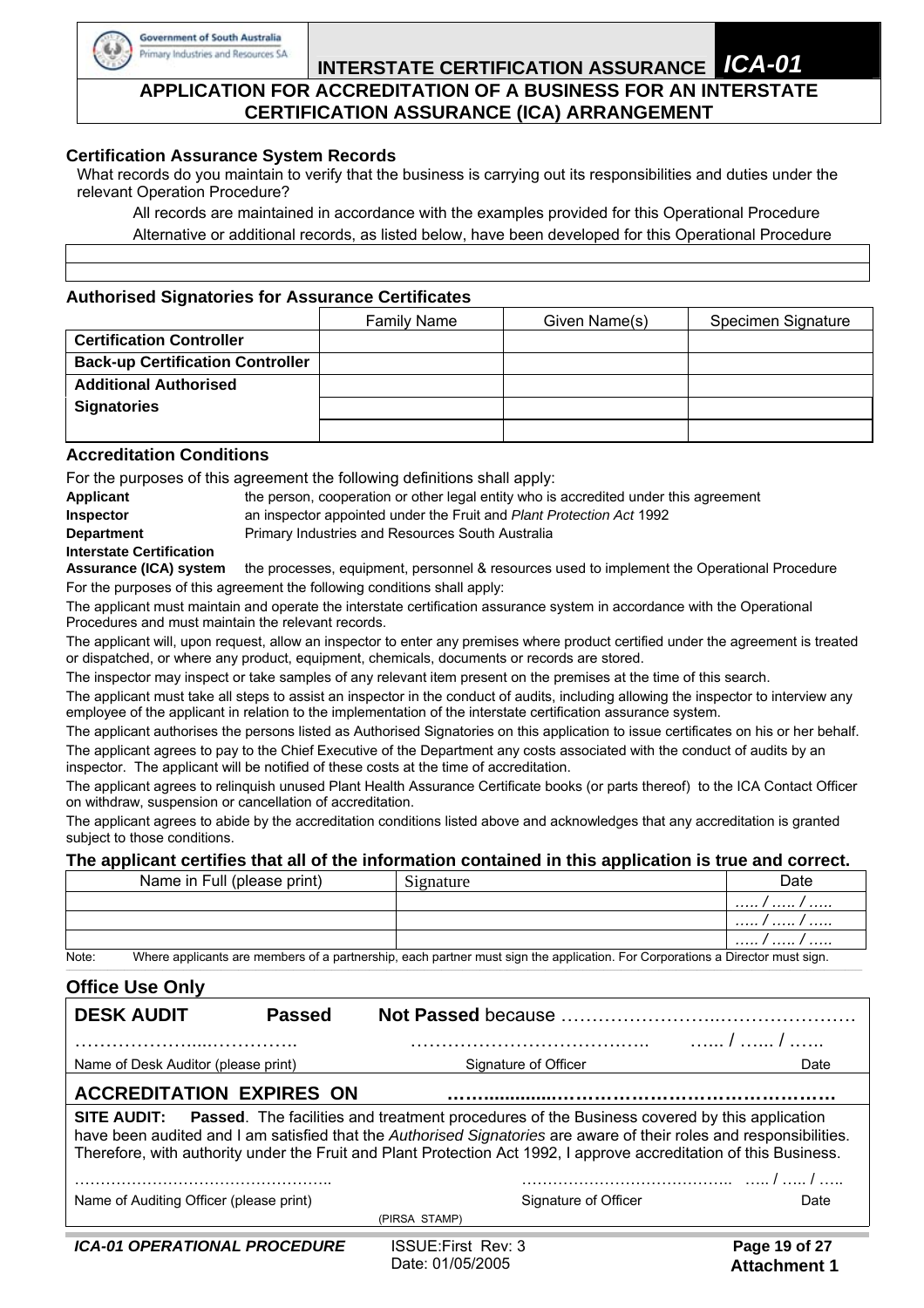



**Certificate Number 12345** 

| <b>IP Number</b> |  |  | <b>Facility No.</b> |  |  | <b>Arrangement Code</b> |  |  |  |  |  |  |
|------------------|--|--|---------------------|--|--|-------------------------|--|--|--|--|--|--|
|                  |  |  |                     |  |  |                         |  |  |  |  |  |  |

#### *Consignment Details* (Please Print)

| Consignor      |                              |                                               |                                                                                           | Consignee                         |                          |                                     |  |  |  |
|----------------|------------------------------|-----------------------------------------------|-------------------------------------------------------------------------------------------|-----------------------------------|--------------------------|-------------------------------------|--|--|--|
| Name           |                              |                                               |                                                                                           | Name                              |                          |                                     |  |  |  |
| <b>Address</b> |                              |                                               |                                                                                           | <b>Address</b>                    |                          |                                     |  |  |  |
|                | Reconsigned To               |                                               | (Splitting consignments or reconsigning whole consignments) (Provide details where known) | <b>Method of Transport</b>        |                          |                                     |  |  |  |
| Name           |                              |                                               |                                                                                           | $\Box$ Road                       | Vehicle Details Reg. No. |                                     |  |  |  |
| <b>Address</b> |                              |                                               |                                                                                           | Rail<br>$\Box$<br>Consignment no. |                          |                                     |  |  |  |
|                |                              |                                               |                                                                                           | $\Box$ Air<br>Airline/Flight no.  |                          |                                     |  |  |  |
|                | <b>Certification Details</b> | (Please Print)                                |                                                                                           |                                   |                          |                                     |  |  |  |
|                |                              | Accredited Business that Prepared the Produce |                                                                                           | Grower or Packer                  |                          |                                     |  |  |  |
| Name           |                              |                                               |                                                                                           | Name                              |                          |                                     |  |  |  |
| <b>Address</b> |                              |                                               |                                                                                           | <b>Address</b>                    |                          |                                     |  |  |  |
|                |                              |                                               |                                                                                           |                                   |                          |                                     |  |  |  |
|                | IP No. of Acc. Business      |                                               | Brand Name or Identifying Marks (as marked on packages)                                   |                                   |                          | Date Code (as marked on packages)   |  |  |  |
| S              |                              |                                               |                                                                                           |                                   |                          |                                     |  |  |  |
|                | No. of Packages              |                                               | Type of Packages (eg. trays, cartons)                                                     | Type of Produce                   |                          | Authorisation for Split Consignment |  |  |  |
|                |                              |                                               |                                                                                           |                                   |                          |                                     |  |  |  |
|                |                              |                                               |                                                                                           |                                   |                          |                                     |  |  |  |
|                |                              |                                               |                                                                                           |                                   |                          |                                     |  |  |  |
|                |                              |                                               |                                                                                           |                                   |                          |                                     |  |  |  |
| Date           |                              | Chemical (Act.<br>Treatment<br>Ingredient)    |                                                                                           | Concentration                     |                          | Duration and Temperature            |  |  |  |
|                | Dipping                      |                                               | Dimethoate                                                                                | $400$ ppm                         | One Min                  | 10 sec then wet for 60 sec.         |  |  |  |
|                |                              |                                               |                                                                                           |                                   |                          |                                     |  |  |  |

| Didding                | Dimethoate     | 400 DDNI         | One Min      | TO SEC then wet for by sec.        |
|------------------------|----------------|------------------|--------------|------------------------------------|
| <b>Dipping</b>         | Fenthion       | 412.5 ppm        | One Min      | 10 sec then wet for 60 sec.        |
| Flood spraving         | Dimethoate     | $400$ ppm        |              | 10 seconds then wet for 60 seconds |
| Flood spraving         | Fenthion       | 412.5 ppm        |              | 10 seconds then wet for 60 seconds |
| Non-recirculated spray | Fenthion       | 412.5 ppm        |              | 10 seconds then wet for 60 seconds |
| <b>Fumigation</b>      | Methyl Bromide | a/m <sup>3</sup> | Two Hours @  | °C                                 |
| <b>Heat Treatment</b>  | Hot Air        | Hot Water        | Min $\omega$ | °C                                 |
|                        |                |                  |              |                                    |

#### **Additional Certification**

#### *Declaration*

I, an Authorised Signatory of the accredited business that prepared the plants or plant produce described above, hereby declare that the plants or plant produce have been prepared in the business's approved facilities in accordance with the business's Interstate Certification Assurance arrangement and that the details shown above are true and correct in every particular.

Authorised Signatory's Name (Please Print) Signature Communication Content Content Content Content Content Conte

 $\overline{\phantom{a}}$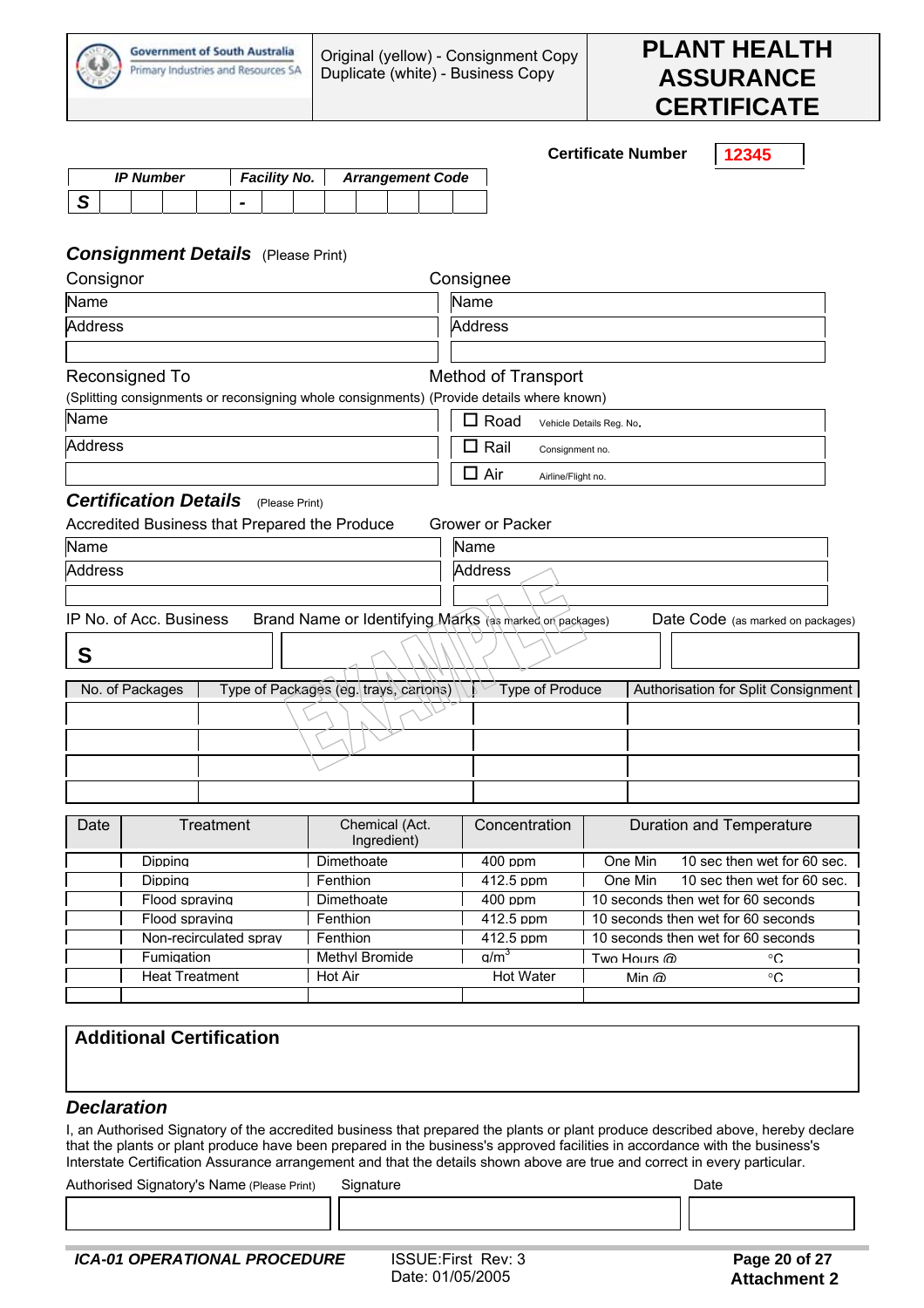

**Certificate Number 12345** 

| <b>IP Number</b><br><sup>-</sup> acility No. |  |  |  | <b>Arrangement Code</b> |  |  |  |  |  |  |
|----------------------------------------------|--|--|--|-------------------------|--|--|--|--|--|--|
|                                              |  |  |  |                         |  |  |  |  |  |  |

#### *Consignment Details* (Please Print)

| Consignor                                          |                         |                                               |                                                                                           |                  | Consignee                     |                    |                                    |                                                  |                                     |  |
|----------------------------------------------------|-------------------------|-----------------------------------------------|-------------------------------------------------------------------------------------------|------------------|-------------------------------|--------------------|------------------------------------|--------------------------------------------------|-------------------------------------|--|
| Name                                               |                         | <b>Willow Family Growers</b>                  |                                                                                           | Name             |                               |                    | Fresh is Best                      |                                                  |                                     |  |
| <b>Address</b>                                     |                         | Golden Road                                   |                                                                                           |                  | <b>Address</b>                |                    | <b>Windsor Drive</b>               |                                                  |                                     |  |
|                                                    |                         | Virginia SA 5120                              |                                                                                           |                  |                               |                    |                                    |                                                  | Newmarket Victoria 3031             |  |
|                                                    | Reconsigned To          |                                               |                                                                                           |                  | <b>Method of Transport</b>    |                    |                                    |                                                  |                                     |  |
|                                                    |                         |                                               | (Splitting consignments or reconsigning whole consignments) (Provide details where known) |                  |                               |                    |                                    |                                                  |                                     |  |
| Name                                               |                         |                                               |                                                                                           |                  | $\boxtimes$ Road              |                    | Vehicle Details Reg. No.           |                                                  | <b>SES 101</b>                      |  |
| <b>Address</b>                                     |                         |                                               |                                                                                           | п                | Rail                          | Consignment no.    |                                    |                                                  |                                     |  |
|                                                    |                         |                                               |                                                                                           |                  | $\square$ Air                 | Airline/Flight no. |                                    |                                                  |                                     |  |
|                                                    |                         | <b>Certification Details (Please Print)</b>   |                                                                                           |                  |                               |                    |                                    |                                                  |                                     |  |
|                                                    |                         | Accredited Business that Prepared the Produce |                                                                                           |                  | <b>Grower or Packer</b>       |                    |                                    |                                                  |                                     |  |
| Name                                               |                         | <b>Willow Family Growers</b>                  |                                                                                           |                  | Name                          |                    | <b>Buffy Gardens</b>               |                                                  |                                     |  |
| <b>Address</b>                                     |                         | Golden Road                                   |                                                                                           |                  | <b>Address</b><br>Lyons Rd    |                    |                                    |                                                  |                                     |  |
|                                                    |                         | Virginia SA 5120                              |                                                                                           | Virginia SA 5120 |                               |                    |                                    |                                                  |                                     |  |
|                                                    | IP No. of Acc. Business |                                               | Brand Name or Identifying Marks (as marked on packages)                                   |                  |                               |                    |                                    |                                                  | Date Code (as marked on             |  |
| packages)                                          |                         |                                               |                                                                                           |                  |                               |                    |                                    |                                                  |                                     |  |
| S 9876                                             |                         |                                               | Willow Family Growers or WFG                                                              |                  |                               |                    |                                    |                                                  | 10 June 2000                        |  |
|                                                    | No. of Packages         |                                               | Type of Packages (eg. trays, cartons)                                                     |                  |                               | Type of Produce    |                                    |                                                  | Authorisation for Split Consignment |  |
| 22                                                 |                         | Cartons                                       |                                                                                           |                  | Tomatoes                      |                    |                                    |                                                  |                                     |  |
| 16                                                 |                         | Travs                                         |                                                                                           |                  | Tomato (Gourmet)              |                    |                                    |                                                  |                                     |  |
|                                                    |                         |                                               |                                                                                           |                  |                               |                    |                                    |                                                  |                                     |  |
|                                                    |                         |                                               |                                                                                           |                  |                               |                    |                                    |                                                  |                                     |  |
| Treatment<br>Chemical (Act.<br>Date<br>Ingredient) |                         |                                               |                                                                                           | Concentration    |                               |                    |                                    | Duration and Temperature                         |                                     |  |
| 10/6/04<br>Dimethoate<br>☑ Dipping                 |                         |                                               |                                                                                           | 400 ppm          | One Min                       |                    | 10 sec then wet for 60 sec.        |                                                  |                                     |  |
| Fenthion<br>Dipping                                |                         |                                               |                                                                                           | 412.5 ppm        |                               | One Min            |                                    | 10 sec then wet for 60 sec.                      |                                     |  |
|                                                    | Flood spraving          |                                               | Dimethoate                                                                                |                  | 400 ppm                       |                    |                                    |                                                  | 10 seconds then wet for 60 seconds  |  |
|                                                    | Flood spraving          |                                               | Fenthion                                                                                  |                  | 412.5 ppm                     |                    |                                    |                                                  | 10 seconds then wet for 60 seconds  |  |
|                                                    | Fumigation              | Non-recirculated sprav                        | Fenthion<br><b>Methyl Bromide</b>                                                         |                  | 412.5 ppm<br>a/m <sup>3</sup> |                    | 10 seconds then wet for 60 seconds |                                                  |                                     |  |
|                                                    | <b>Heat Treatment</b>   |                                               | Hot Air                                                                                   |                  | <b>Hot Water</b>              |                    |                                    | Two Hours @<br>°C<br>$^{\circ}C$<br>Min $\omega$ |                                     |  |
|                                                    |                         |                                               |                                                                                           |                  |                               |                    |                                    |                                                  |                                     |  |

# **Additional Certification**

" Meets ICA-01 "

#### *Declaration*

I, an Authorised Signatory of the accredited business that prepared the plants or plant produce described above, hereby declare that the plants or plant produce have been prepared in the business's approved facilities in accordance with the business's Interstate Certification Assurance arrangement and that the details shown above are true and correct in every particular.

| Authorised Signatory's Name (Please Print) | Signature         | Date    |  |  |
|--------------------------------------------|-------------------|---------|--|--|
| Charlie Willow Jr                          | Charlie Willow Jr | 10/6/00 |  |  |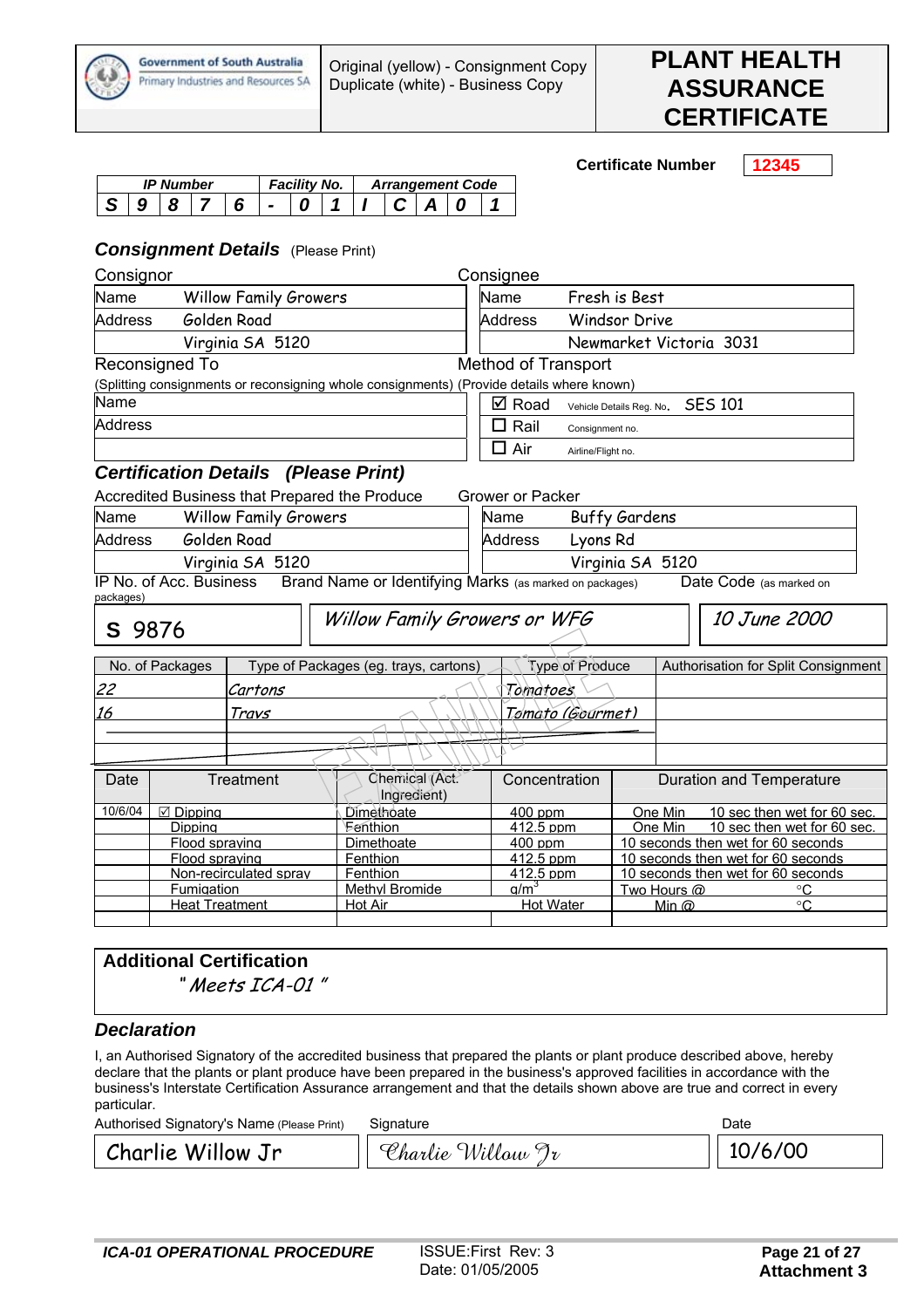

*ICA - 01* 

**Attachment 4** 

# **DIP MIXTURE PREPARATION, TOP-UP AND TREATMENT RECORD**

| DIP MIXTURE PREPARATION & TOP-UP PREPARATION |             |               |           |                            |                            |                                                                           |                               |                   |                             | <b>FRUIT TREATMENT</b> |                                           |                                                                |                                        |           |
|----------------------------------------------|-------------|---------------|-----------|----------------------------|----------------------------|---------------------------------------------------------------------------|-------------------------------|-------------------|-----------------------------|------------------------|-------------------------------------------|----------------------------------------------------------------|----------------------------------------|-----------|
| <b>Date</b>                                  | <b>Time</b> | Top-Up<br>(Y) | pH<br>(Y) | check Concentrate<br>(MIs) | <b>Mixture</b><br>(Litres) | Volume of Volume of Trade Name<br>of<br>Concentrate   Discarded Treatment | <b>Date</b><br><b>Mixture</b> | <b>Date</b><br>of | <b>Start</b><br><b>Time</b> | Finish<br><b>Time</b>  | <b>Type</b><br>of Fruit<br><b>Treated</b> | <b>Quantity of Fruit</b><br><b>Treated</b><br>(kg or packages) | <b>Treatment</b><br>Operator's<br>Name | Signature |
|                                              |             |               |           |                            |                            |                                                                           |                               |                   |                             |                        |                                           |                                                                |                                        |           |
|                                              |             |               |           |                            |                            |                                                                           |                               |                   |                             |                        |                                           |                                                                |                                        |           |
|                                              |             |               |           |                            |                            |                                                                           |                               |                   |                             |                        |                                           |                                                                |                                        |           |
|                                              |             |               |           |                            |                            |                                                                           |                               |                   |                             |                        |                                           |                                                                |                                        |           |
|                                              |             |               |           |                            |                            |                                                                           |                               |                   |                             |                        |                                           |                                                                |                                        |           |
|                                              |             |               |           |                            |                            |                                                                           |                               |                   |                             |                        |                                           |                                                                |                                        |           |
|                                              |             |               |           |                            |                            |                                                                           |                               |                   |                             |                        |                                           |                                                                |                                        |           |
|                                              |             |               |           |                            |                            |                                                                           |                               |                   |                             |                        |                                           |                                                                |                                        |           |
|                                              |             |               |           |                            |                            |                                                                           |                               |                   |                             |                        |                                           |                                                                |                                        |           |
|                                              |             |               |           |                            |                            |                                                                           |                               |                   |                             |                        |                                           |                                                                |                                        |           |
|                                              |             |               |           |                            |                            |                                                                           |                               |                   |                             |                        |                                           |                                                                |                                        |           |
|                                              |             |               |           |                            |                            |                                                                           |                               |                   |                             |                        |                                           |                                                                |                                        |           |
|                                              |             |               |           |                            |                            |                                                                           |                               |                   |                             |                        |                                           |                                                                |                                        |           |
|                                              |             |               |           |                            |                            |                                                                           |                               |                   |                             |                        |                                           |                                                                |                                        |           |
|                                              |             |               |           |                            |                            |                                                                           |                               |                   |                             |                        |                                           |                                                                |                                        |           |
|                                              |             |               |           |                            |                            |                                                                           |                               |                   |                             |                        |                                           |                                                                |                                        |           |
|                                              |             |               |           |                            |                            |                                                                           |                               |                   |                             |                        |                                           |                                                                |                                        |           |
|                                              |             |               |           |                            |                            |                                                                           |                               |                   |                             |                        |                                           |                                                                |                                        |           |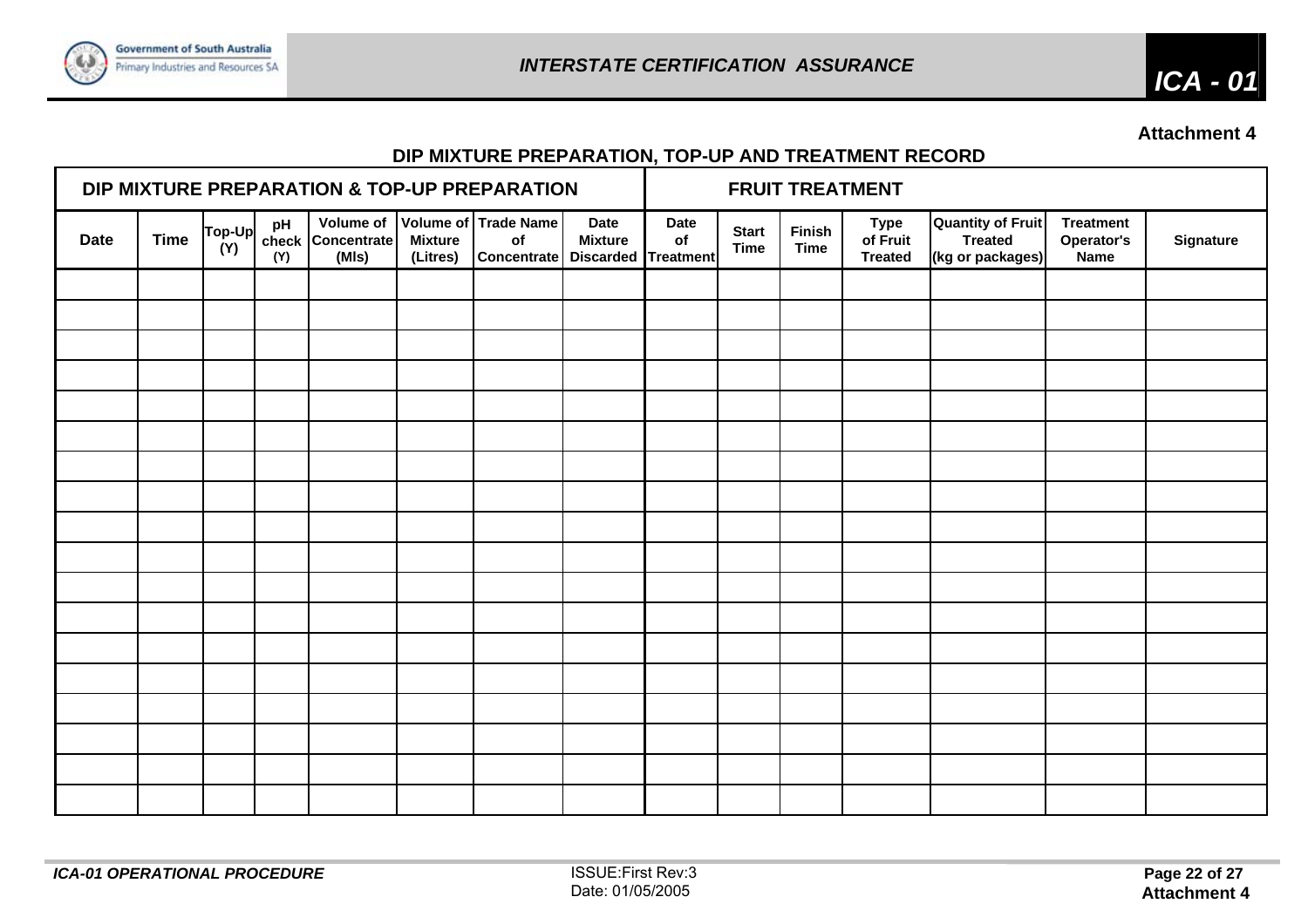

# *DIP MIXTURE PREPARATION CHART*

| <b>Date Mixture Prepared</b>                              |                                                     |                                                       |
|-----------------------------------------------------------|-----------------------------------------------------|-------------------------------------------------------|
| <b>Time Mixture Prepared</b>                              |                                                     | ____ : _____ am / pm                                  |
| <b>Type of Chemical Concentrate</b><br>chemical used)     |                                                     | Dimethoate or Fenthion (indicate the                  |
| <b>Mixture Concentrate Target</b>                         |                                                     |                                                       |
| Maximum Volume of Dip Tank                                |                                                     | Litres                                                |
| <b>Volume of Water in Mixture</b>                         |                                                     | <u>Litres</u>                                         |
| pH Check Conducted                                        |                                                     | Yes / No                                              |
| Volume of Chemical Concentrate in Mixture                 |                                                     |                                                       |
| <b>Total Volume of Mixture</b>                            |                                                     | Litres                                                |
|                                                           |                                                     | Part Fill or Top-Up (Concentrate [mL] / Mixture [L])  |
| Date $\frac{1}{1}$ $\frac{1}{1}$<br><b>Litres Mixture</b> | $Time \_\_\_\_\_\_\_\_\_\$ am / pm                  | mL Concentrate /                                      |
| Date $\frac{1}{1}$<br><b>Litres Mixture</b>               |                                                     | Time ____: ____ am / pm __________ mL Concentrate /   |
| Date $\frac{1}{1}$<br><b>Litres Mixture</b>               | Time $\qquad \qquad \vdots$ $\qquad \qquad$ am / pm | ________ mL Concentrate /                             |
| Date $\frac{1}{1}$<br><b>Litres Mixture</b>               | $Time \_\_\_\$ : ____ am / pm                       | mL Concentrate /                                      |
| Date $\frac{1}{1}$<br><b>Litres Mixture</b>               | Time $\_\_\rightleftharpoons\_\_\_$ am / pm         | mL Concentrate /                                      |
| Date $\frac{1}{1}$<br><b>Litres Mixture</b>               |                                                     | Time ____: ____ am / pm ____________ mL Concentrate / |
| Date $\frac{1}{1}$<br><b>Litres Mixture</b>               |                                                     | Time ____: ____ am / pm __________ mL Concentrate /   |
| <b>Prepared by:</b>                                       |                                                     |                                                       |
| Treatment Operator's Name (please print)                  |                                                     | Signature<br>Date                                     |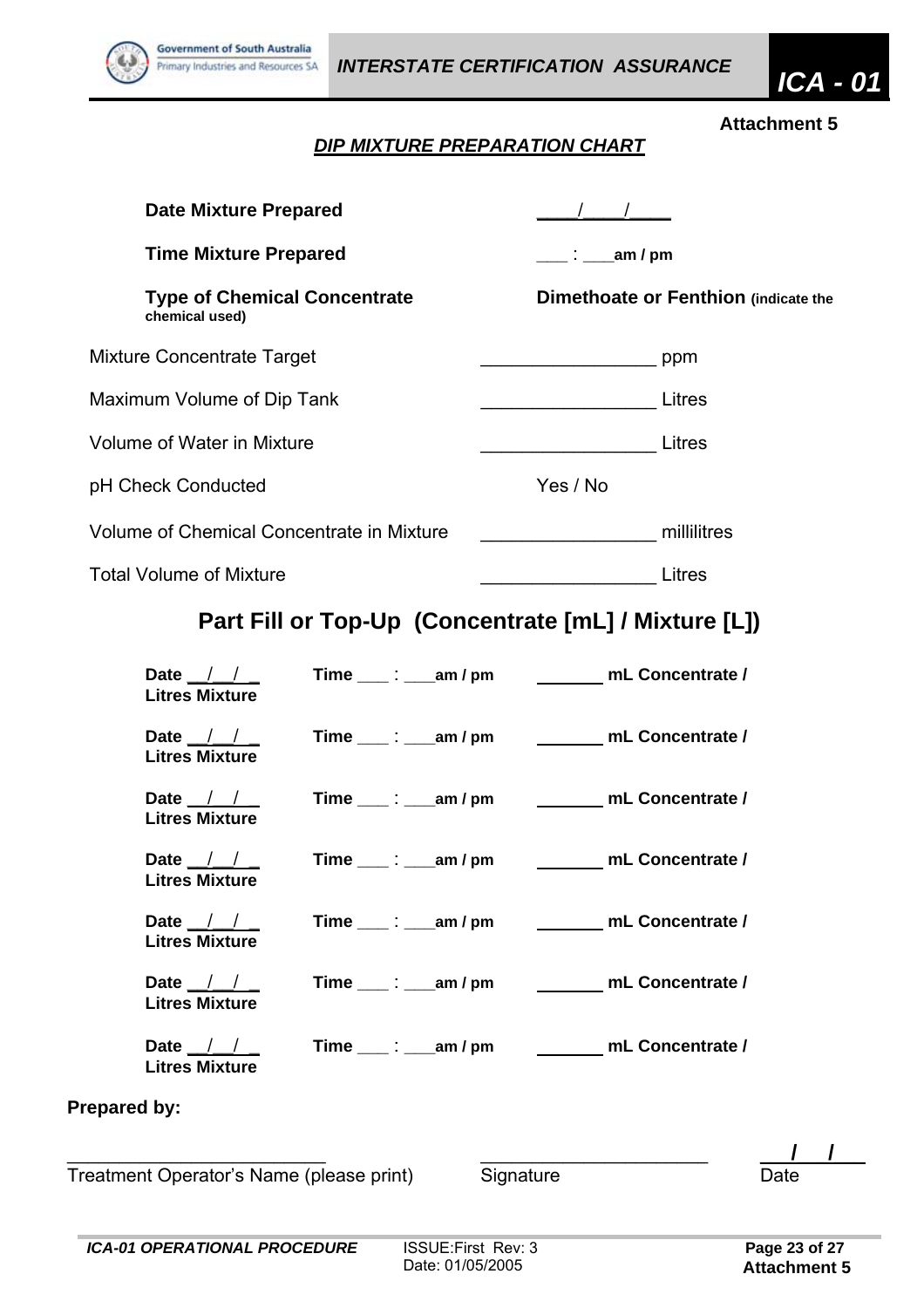

# **RECORD OF REQUIRED TOP-UP TREATMENTS**

| <b>TOP-UP TREATMENT #1</b><br><b>Date of Treatment</b>                                   |           |             |
|------------------------------------------------------------------------------------------|-----------|-------------|
| <b>Start Time</b>                                                                        |           | am $/$ pm   |
| Volume of Chemical Concentrate added to the Mixture                                      |           | millilitres |
| <b>Volume of Water added to the Mixture</b>                                              |           |             |
| <b>Litres</b>                                                                            |           |             |
| <b>Type of Produce Treated</b>                                                           |           |             |
| <b>Quantity of Produce Treated</b>                                                       |           | kgs         |
|                                                                                          |           |             |
| <b>TOP-UP TREATMENT #2</b>                                                               |           |             |
| <b>Date of Treatment</b>                                                                 |           |             |
| <b>Start Time</b>                                                                        |           | am $/$ pm   |
| Volume of Chemical Concentrate added to the Mixture                                      |           | millilitres |
| Volume of Water added to the Mixture                                                     |           |             |
| <b>Litres</b>                                                                            |           |             |
| <b>Type of Produce Treated</b>                                                           |           |             |
| <b>Quantity of Produce Treated</b>                                                       |           | kgs         |
|                                                                                          |           |             |
| <b>TOP-UP TREATMENT #3</b>                                                               |           |             |
| <b>Date of Treatment</b>                                                                 |           |             |
| <b>Start Time</b>                                                                        |           | am / pm     |
| Volume of Chemical Concentrate added to the Mixture                                      |           | millilitres |
| <b>Volume of Water added to the Mixture</b>                                              |           |             |
| <b>Litres</b>                                                                            |           |             |
| <b>Type of Produce Treated</b>                                                           |           |             |
| <b>Quantity of Produce Treated</b>                                                       |           | kgs         |
| <b>TOP-UP TREATMENT #4</b>                                                               |           |             |
| <b>Date of Treatment</b>                                                                 |           |             |
| <b>Start Time</b>                                                                        |           | am / $pm$   |
| Volume of Chemical Concentrate added to the Mixture                                      |           | millilitres |
| <b>Volume of Water added to the Mixture</b>                                              |           |             |
| <b>Litres</b>                                                                            |           |             |
| <b>Type of Produce Treated</b>                                                           |           |             |
| <b>Quantity of Produce Treated</b>                                                       |           | kgs         |
|                                                                                          |           |             |
| <b>DECLARATION</b>                                                                       |           |             |
| I, the Treatment Officer of the Accredited Business, hereby declare that the information |           |             |
| provided on this form is true and correct in every detail.                               |           |             |
|                                                                                          |           |             |
|                                                                                          |           | /  /        |
| Treatment Officer's Name (please print)                                                  | Signature | Date        |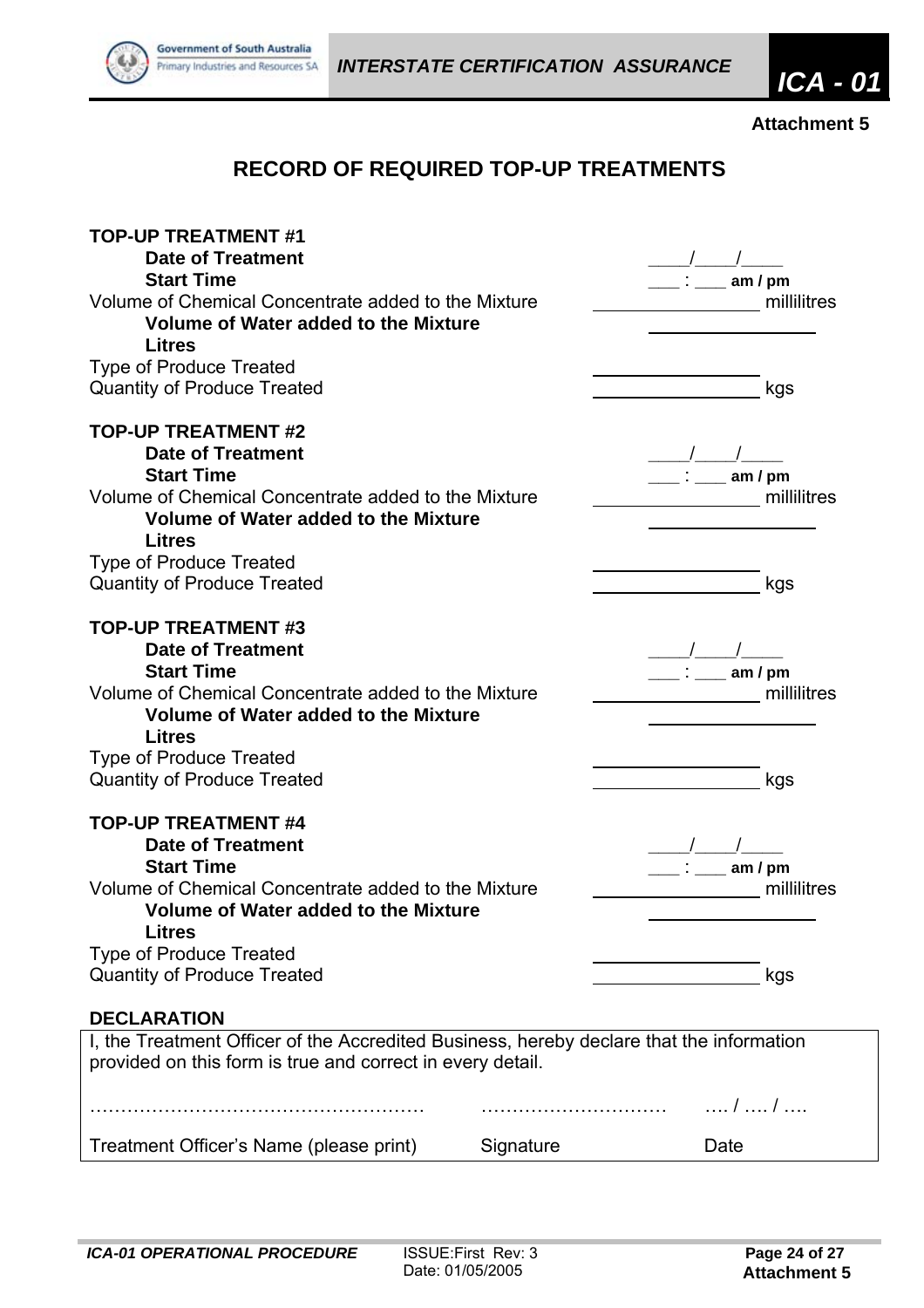

## *FRUIT FLY CHEMICAL TREATMENT SAMPLE FOR ANALYSIS*

(only one sample may be submitted per form)

| <b>SAMPLE DETAILS</b>                                 |                                                         |              |             |                    |                              |                           |                             |
|-------------------------------------------------------|---------------------------------------------------------|--------------|-------------|--------------------|------------------------------|---------------------------|-----------------------------|
| <b>Business Name</b>                                  |                                                         |              |             |                    |                              |                           |                             |
| <b>Contact Name</b>                                   |                                                         |              |             |                    | IP Number                    | S                         |                             |
| <b>Telephone Numbers</b>                              |                                                         |              |             |                    | Mobile                       |                           |                             |
| <b>Facsimile Number</b>                               |                                                         |              |             |                    |                              |                           |                             |
| <b>Address</b>                                        | <b>LOCATION</b>                                         |              |             | <b>POSTAL</b>      |                              |                           |                             |
|                                                       |                                                         |              |             |                    |                              |                           |                             |
|                                                       |                                                         |              |             |                    |                              |                           |                             |
| <b>Chemical Concentrate</b>                           |                                                         |              |             | Dimethoate         |                              | Fenthion                  |                             |
| Trade Name of Concentrate (Brand Name)                |                                                         |              |             |                    |                              |                           |                             |
| <b>Batch Number of Chemical</b>                       |                                                         |              |             |                    |                              |                           |                             |
| Total Volume of Mixture (Litres)                      |                                                         |              |             |                    |                              | Litres                    |                             |
|                                                       | Volume of Chemical Concentrate added to Mixture         |              | millilitres |                    |                              |                           |                             |
|                                                       | Name and amount of any other Chemicals added            |              |             |                    |                              |                           |                             |
| Date Mixture Prepared                                 | $\ldots l \ldots l \ldots$                              |              |             |                    | Time Mixture Prepared        |                           | $\frac{\ }{\ }$ : _ am / pm |
| Method of Application                                 | $\square$ Dip                                           |              |             | $\Box$ Flood Spray |                              | □ Non-recirculating Spray |                             |
|                                                       | Level of Produce Wetness immediately prior to Treatment |              |             |                    |                              |                           |                             |
|                                                       | $\Box$ Dry                                              | $\Box$ Moist |             |                    | $\Box$ Dripping Wet          |                           |                             |
|                                                       | Sample Number as marked on Sample Bottle                |              |             |                    |                              |                           |                             |
| Date Sample Collected                                 | /  /                                                    |              |             |                    | <b>Time Sample Collected</b> |                           | $---$ : $---$ am / pm       |
| Quantity of Produce Treated up until Sample Collected | kgs                                                     |              |             |                    |                              |                           |                             |
| Total Volume of Chemical Mixture at Time of Sampling  |                                                         |              |             | Litres             |                              |                           |                             |
| Additional Information on Sample (optional)           |                                                         |              |             |                    |                              |                           |                             |
|                                                       |                                                         |              |             |                    |                              |                           |                             |

#### **ANALYSIS DETAILS – LABORATORY USE ONLY**

| <b>Laboratory Name</b> |                                          |         | <b>Number</b>               |      |              |  |  |
|------------------------|------------------------------------------|---------|-----------------------------|------|--------------|--|--|
|                        | Date Received by Laboratory              | $/$ $/$ | Date Analysed by Laboratory | /  / |              |  |  |
|                        | <b>Analysis Method</b>                   |         |                             |      |              |  |  |
| <b>Result</b>          | Chemical                                 |         | Concentration               |      | mg/L         |  |  |
|                        | <b>Additional Information / Comments</b> |         |                             |      |              |  |  |
|                        | <b>LABORATORY IDENTIFICATION STAMP</b>   |         |                             |      |              |  |  |
|                        | Analyst's Name (please print)            |         | Analyst's Signature         |      | /  /<br>Date |  |  |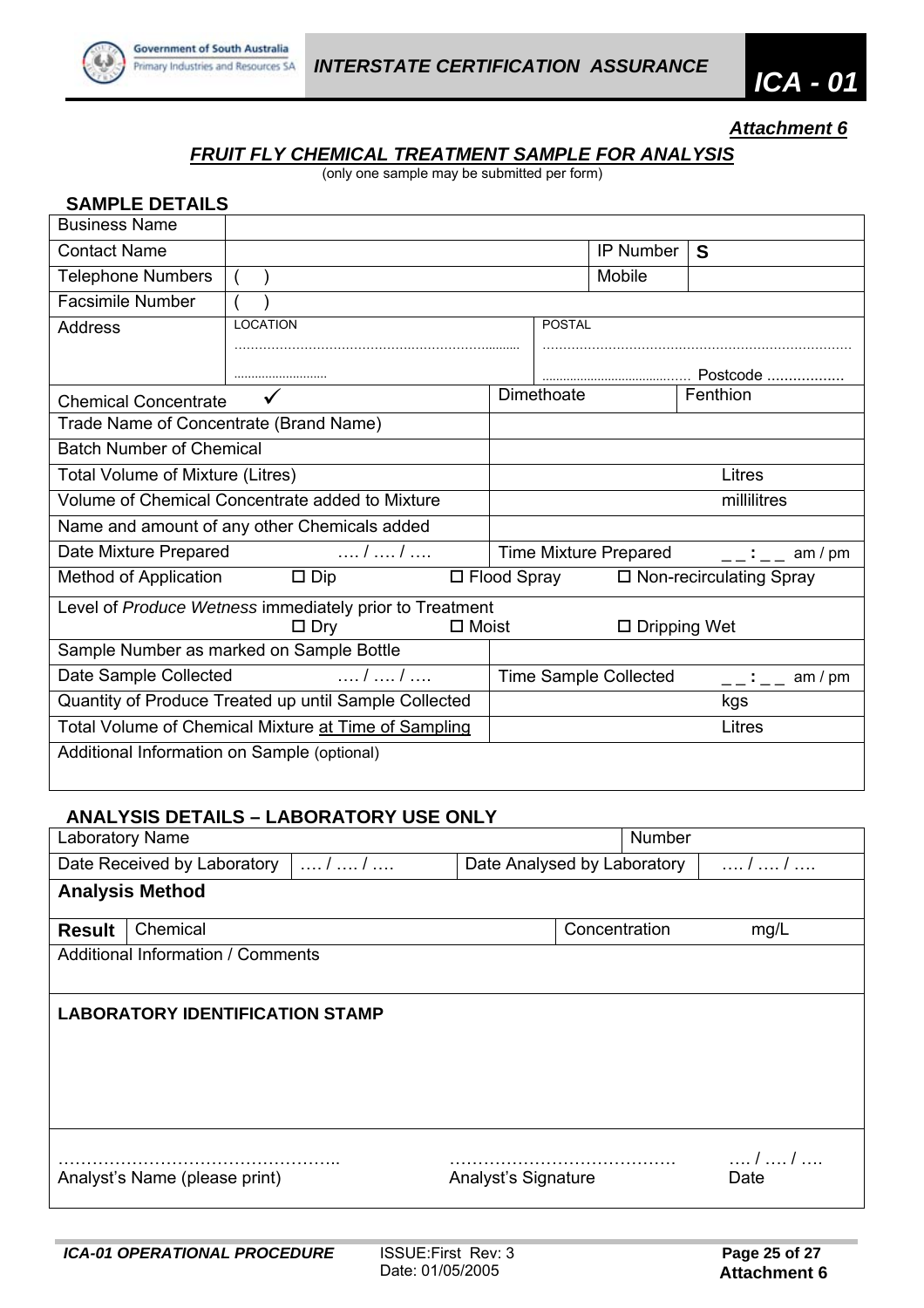

# **CHEMICAL MIXTURE ANALYSIS RECORD**

| <b>SAMPLE DETAILS</b> |                                    | <b>CHEMICAL MIXTURE DETAILS</b> |        | <b>FRUIT DETAILS</b>                                                  | <b>ANALYSIS DETAILS</b> |
|-----------------------|------------------------------------|---------------------------------|--------|-----------------------------------------------------------------------|-------------------------|
| Date of Sampling-     | <b>Trade Name of Concentrate-</b>  | Other Additive/s-               |        | <b>Fruit Treated</b>                                                  | _aboratory              |
| Time of Sampling      | <b>Batch No</b>                    | Volume of Additive/s            | mL     | Quantity Treated                                                      | Analysis No.-           |
| Sample No.            | <b>Volume of Concentrate</b><br>mL | <b>Total Volume of Mixture-</b> | Litres | $\Box$ Dry<br>Condition<br>$\blacksquare$ Moist<br>$\Box$ Wet         | Analysis Result-        |
| Date of Sampling-     | <b>Trade Name of Concentrate-</b>  | Other Additive/s-               |        | <b>Fruit Treated</b>                                                  | _aboratory              |
| Time of Sampling      | <b>Batch No</b>                    | Volume of Additive/s            | mL     | <b>Quantity Treated</b>                                               | Analysis No.-           |
| Sample No.            | <b>Volume of Concentrate</b><br>mL | <b>Total Volume of Mixture-</b> | Litres | $\Box$ Dry<br>Condition<br><b>□</b> Moist<br>$\Box$ Wet               | Analysis Result-        |
| Date of Sampling-     | <b>Trade Name of Concentrate-</b>  | Other Additive/s-               |        | <b>Fruit Treated</b>                                                  | _aboratory              |
| Time of Sampling      | <b>Batch No</b>                    | Volume of Additive/s            | mL     | <b>Quantity Treated</b>                                               | Analysis No.-           |
| Sample No.            | <b>Volume of Concentrate</b><br>mL | <b>Total Volume of Mixture-</b> | Litres | $\blacksquare$ Dry<br>Condition<br><b>D</b> Moist<br>$\Box$ Wet       | Analysis Result-        |
| Date of Sampling-     | Trade Name of Concentrate-         | Other Additive/s-               |        | <b>Fruit Treated</b>                                                  | _aboratory              |
| Time of Sampling      | <b>Batch No</b>                    | <b>Volume of Additive/s</b>     | mL     | Quantity Treated                                                      | Analysis No.-           |
| Sample No.            | <b>Volume of Concentrate</b><br>mL | <b>Total Volume of Mixture-</b> | Litres | $\Box$ Dry<br>Condition<br>$\blacksquare$ Moist<br>$\blacksquare$ Wet | Analysis Result-        |